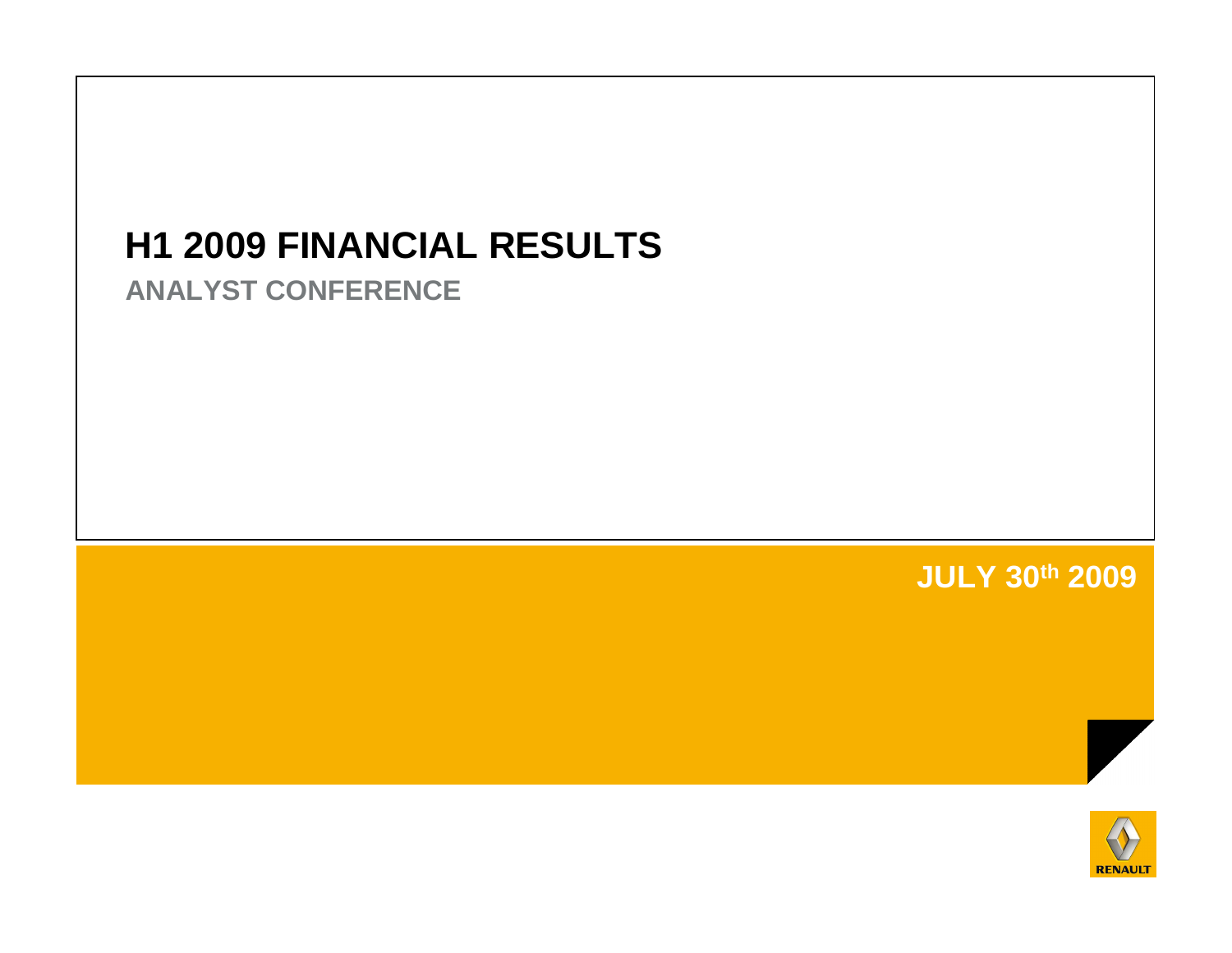### **AGENDA**

**01**

**H1 2009 FINANCIAL RESULTS Thierry MOULONGUET, CFO**

**H1 2009 OPERATIONS UPDATE 2009 ACTION PLAN UPDATE Patrick PÉLATA, COO**



**02**

**Q&A Patrick PÉLATA, Thierry MOULONGUET**

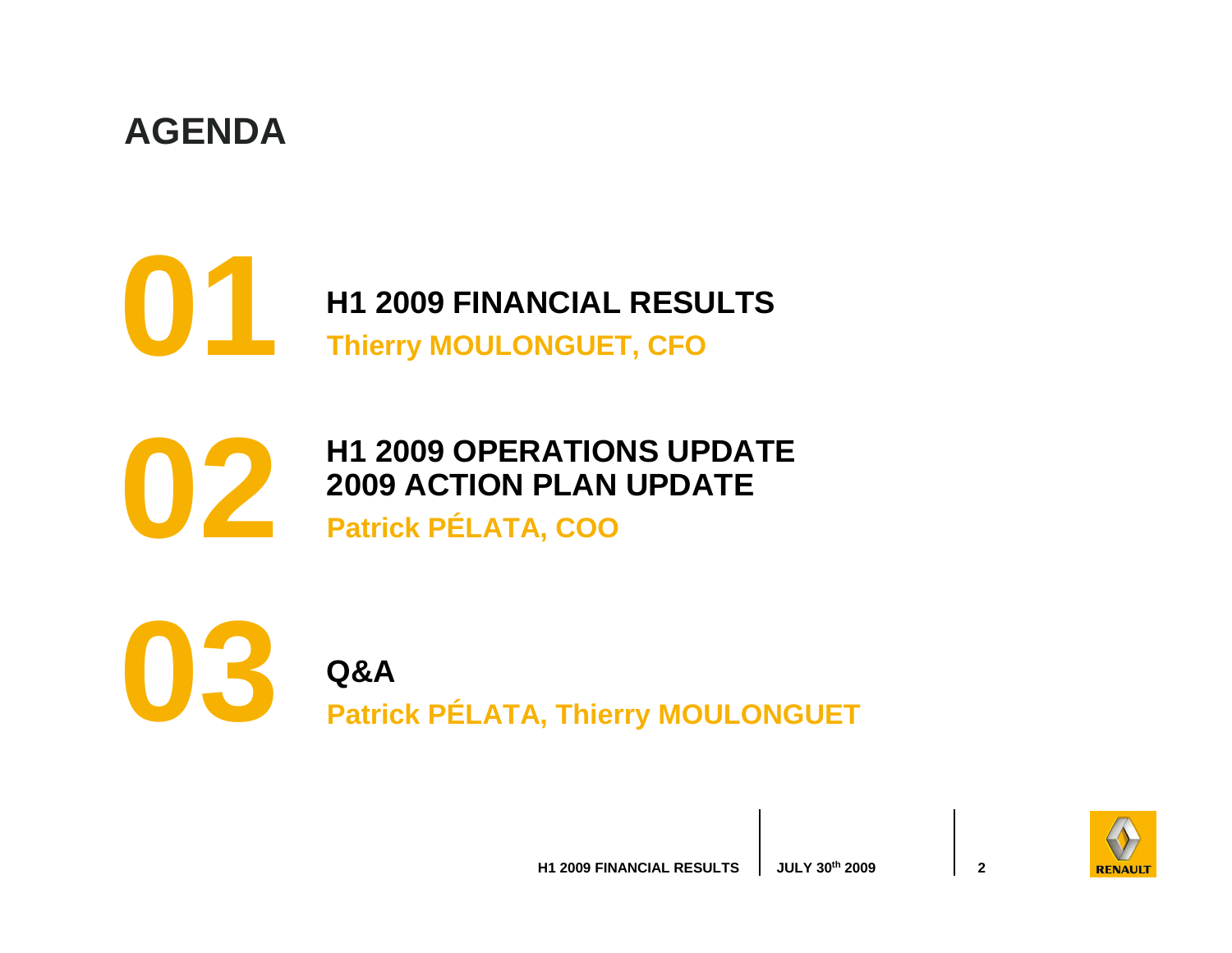# **H1 2009 FINANCIAL RESULTS**

**Thierry MOULONGUETCFO**



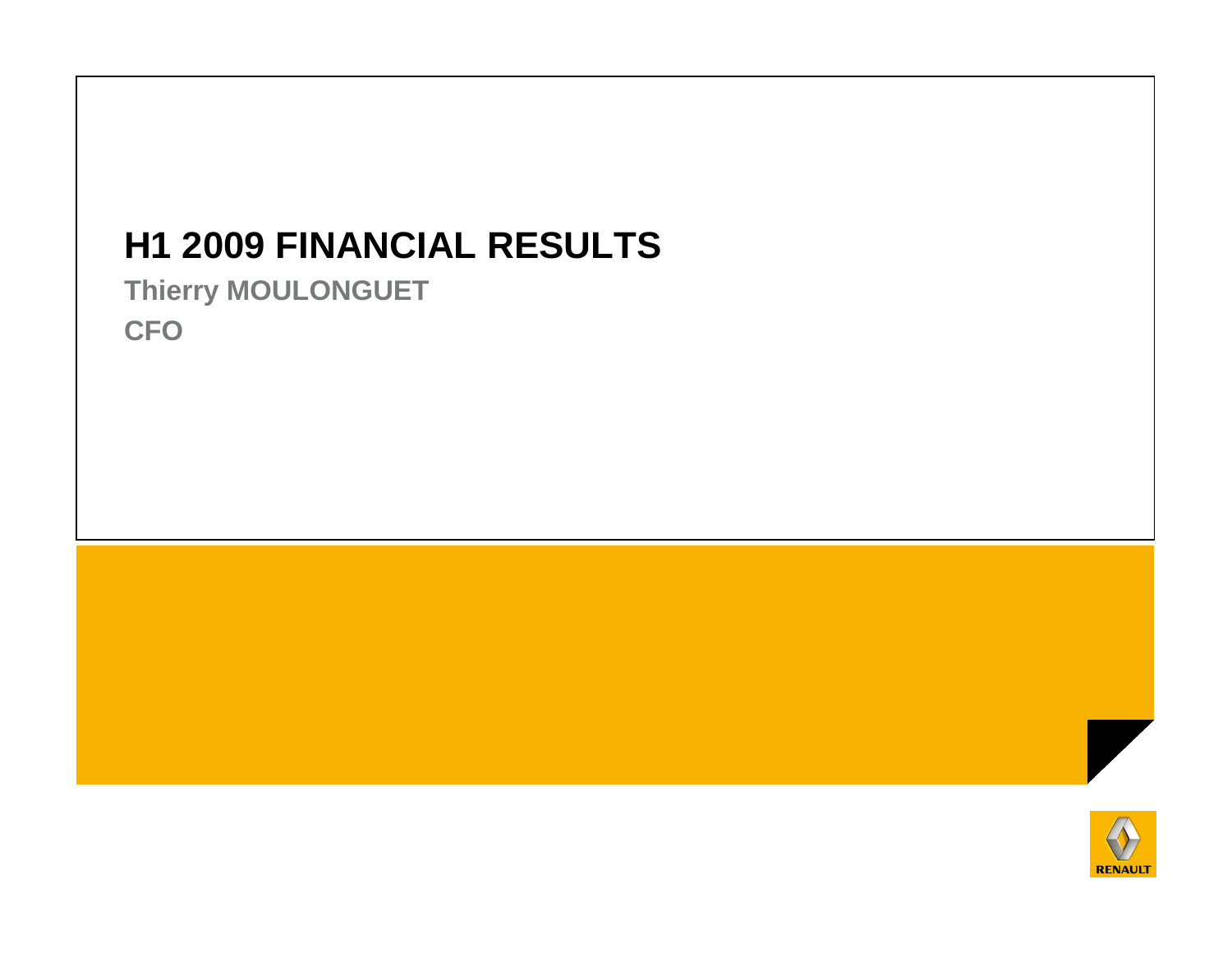## **H1 2009 COMMERCIAL RESULTS: MARKET SHARE FLAT**

**Thousand units (PC+LCV)**

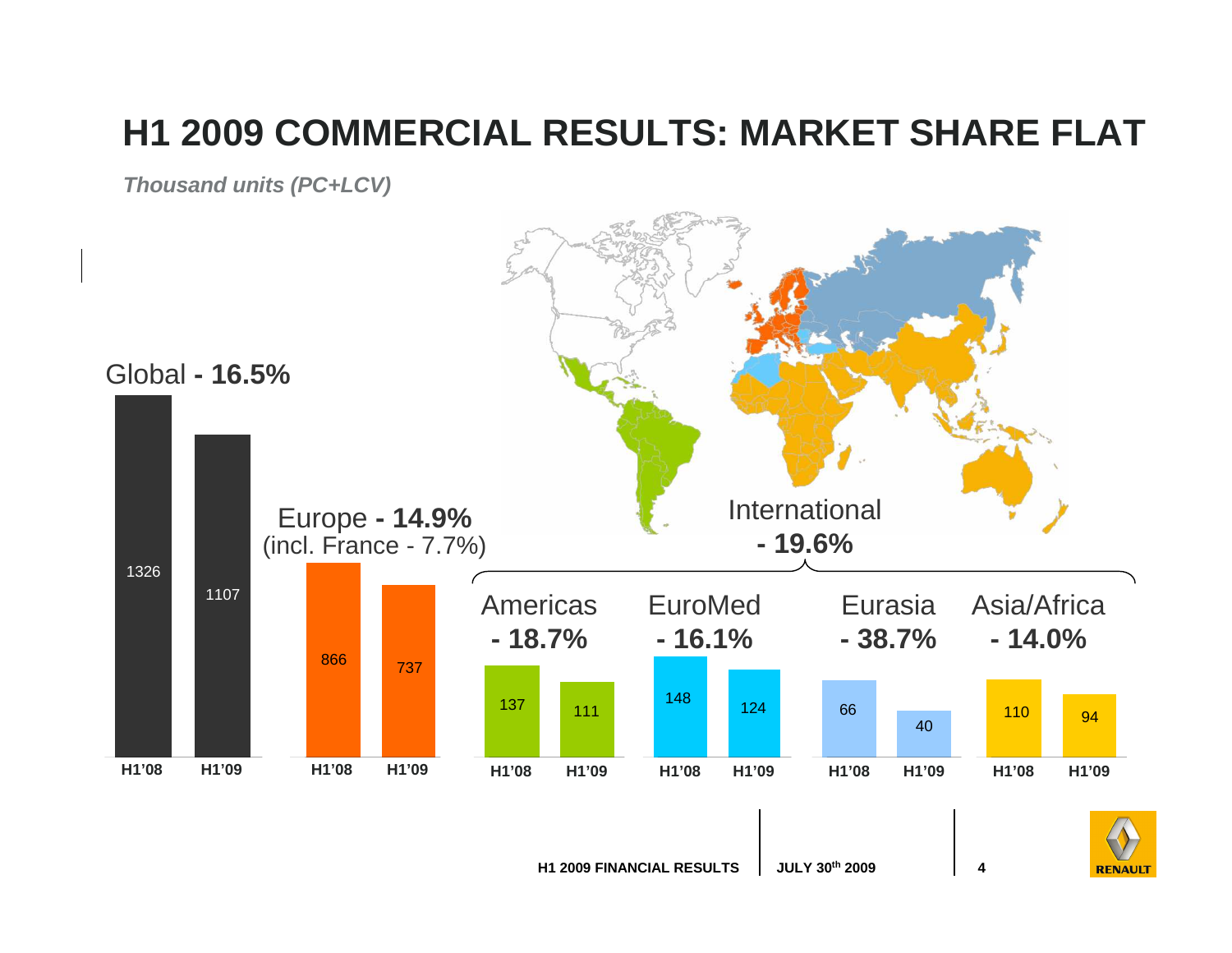# **H1'09 FINANCIAL RESULTS**

**(million euros)**

|                                     | H1 2008 | H1 2009  | Change       |
|-------------------------------------|---------|----------|--------------|
| <b>Revenues</b>                     | 20,942  | 15,991   | $-23.7\%/1)$ |
| <b>Operating margin</b>             | 865     | $-620$   | $-1,485$     |
| in % of revenues                    | $4.1\%$ | $-3.9%$  | $-8.0pt$     |
| Other operating income & expenses   | $-20$   | $-326$   | $-306$       |
| Net financial income & expenses     | 315     | $-181$   | $-496$       |
| <b>Associated companies</b>         | 729     | $-1,584$ | $-2,313$     |
| <b>Current &amp; deferred taxes</b> | $-308$  | $-1$     | $+307$       |
| <b>Net income</b>                   | 1,581   | $-2,712$ | $-4,293$     |

**(1) On a consistent basis, H1 2008 = €20,961m**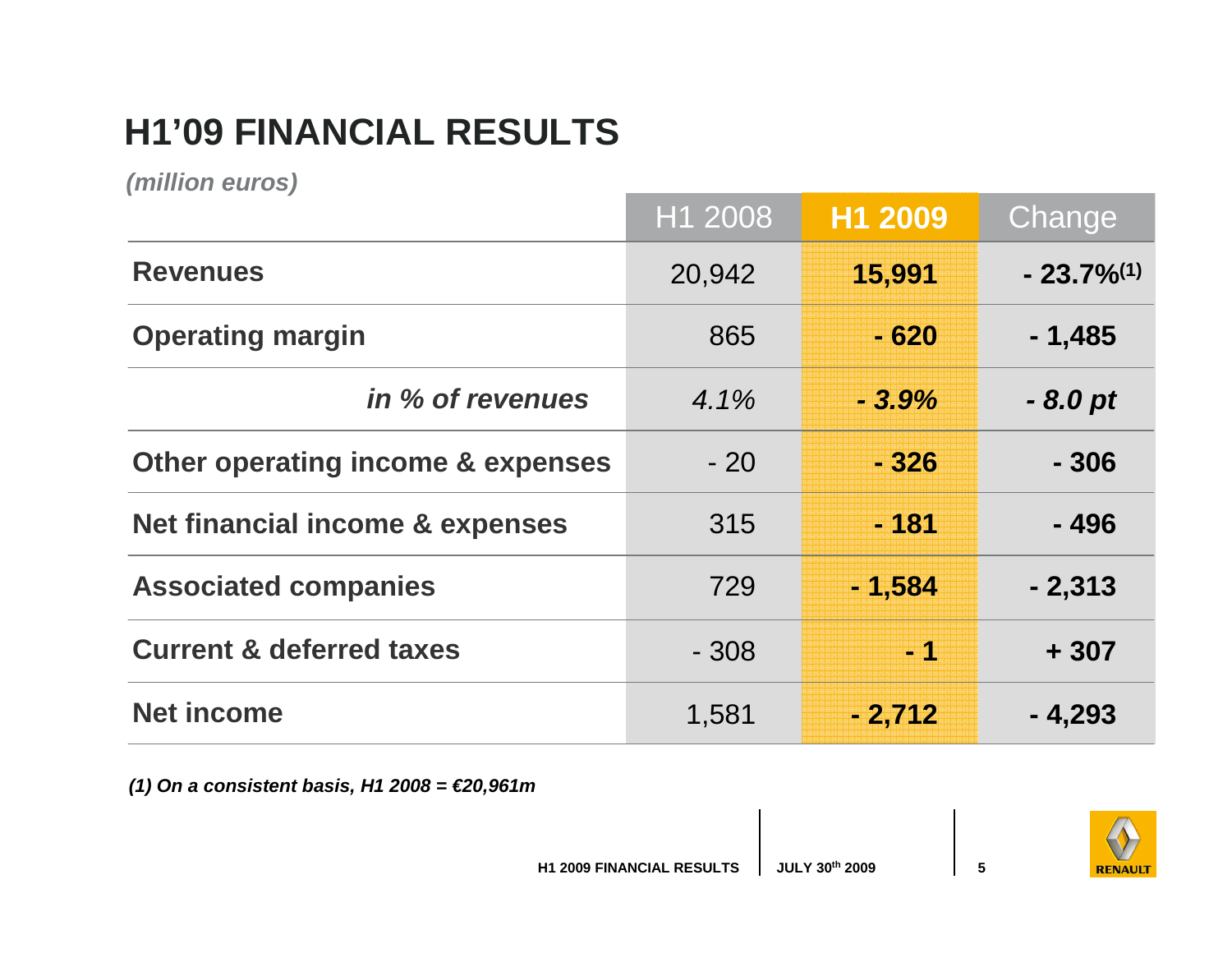# **H1'09 GROUP REVENUES DOWN 23.7%**

**(million euros)**

|                             | $H1'08$ (1) | H1'09       | Variation |
|-----------------------------|-------------|-------------|-----------|
| <b>Global sales (units)</b> | 1,326,164   | 1,106,989   | $-16.5%$  |
| <b>Revenues</b>             | 20,961      | 15,991      | $-23.7%$  |
| of which Automobile         | 19,918      | 15,101      | $-24.2%$  |
| <b>Sales financing</b>      | 1,043       | 890         | $-14.7%$  |
|                             |             |             |           |
|                             |             | ${\bf Q}$ 1 | Q2        |

**(1) H1'08 restated for 2009 scope and methods**



- 31.8% - 16.9%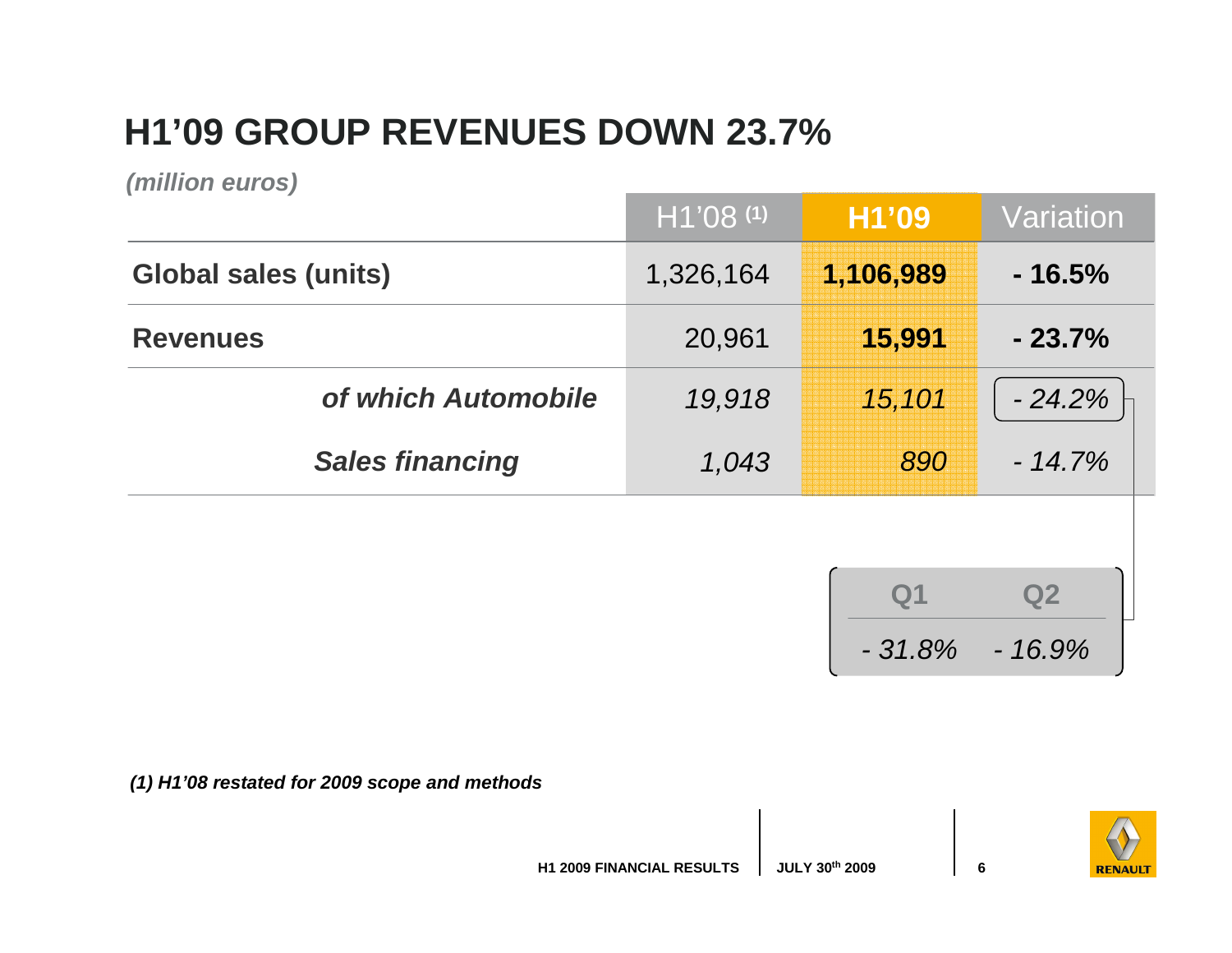### **H1'09 AUTO REVENUE -24.2%**

**Contribution to the change in revenues (light colour Q1, dark colour Q2)**

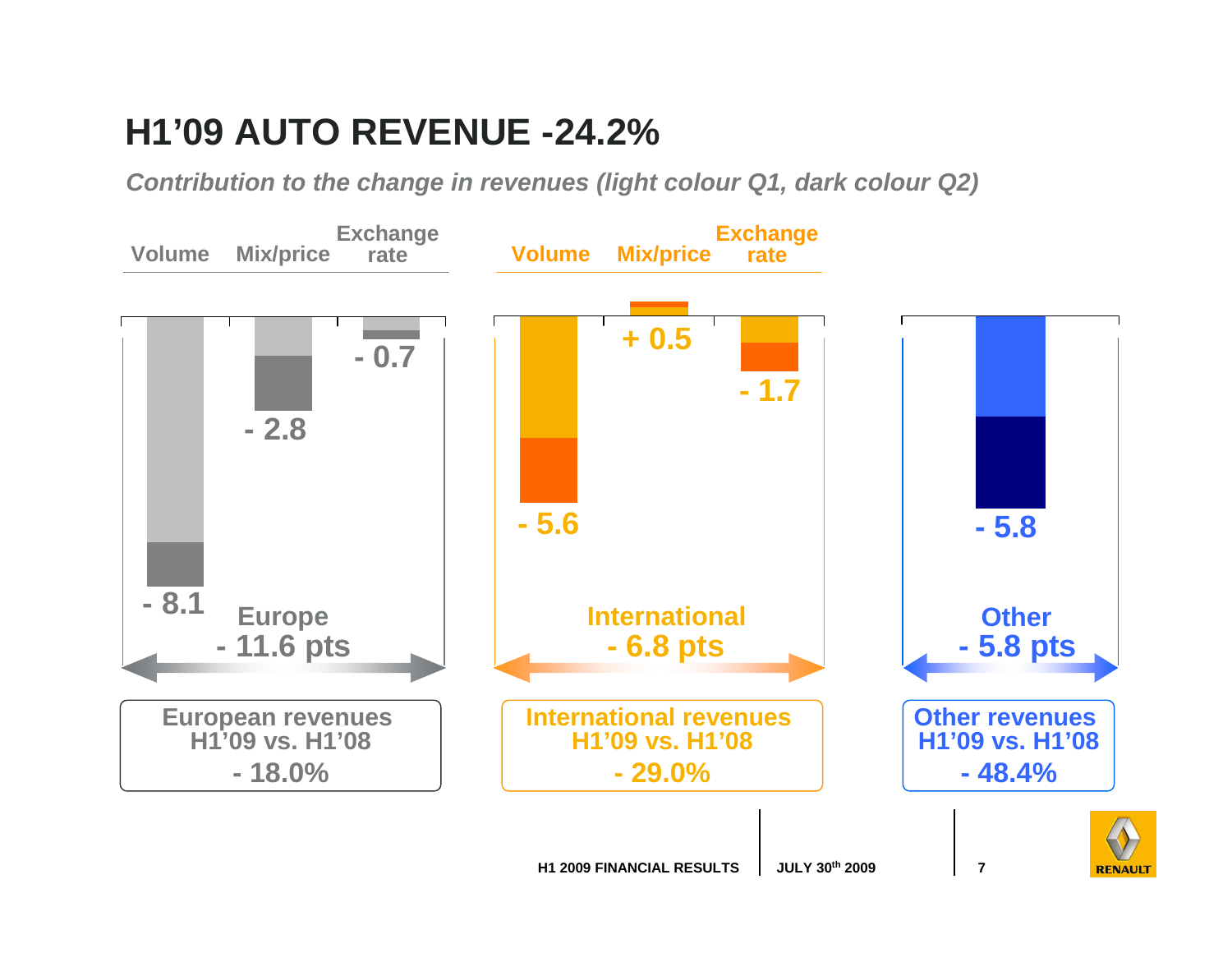# **H1'09 FINANCIAL RESULTS**

**(million euros)**

|                                     | H1 2008 | H1 2009  | Change       |
|-------------------------------------|---------|----------|--------------|
| <b>Revenues</b>                     | 20,942  | 15,991   | $-23.7\%/1)$ |
| <b>Operating margin</b>             | 865     | $-620$   | $-1,485$     |
| in % of revenues                    | 4.1%    | $-3.9%$  | $-8.0pt$     |
| Other operating income & expenses   | $-20$   | - 326    | - 306        |
| Net financial income & expenses     | 315     | $-181$   | - 496        |
| <b>Associated companies</b>         | 729     | $-1,584$ | $-2,313$     |
| <b>Current &amp; deferred taxes</b> | $-308$  | $-1$     | $+307$       |
| <b>Net income</b>                   | 1,581   | $-2,712$ | $-4,293$     |

**(1) On a consistent basis, H1 2008 = €20,961m**

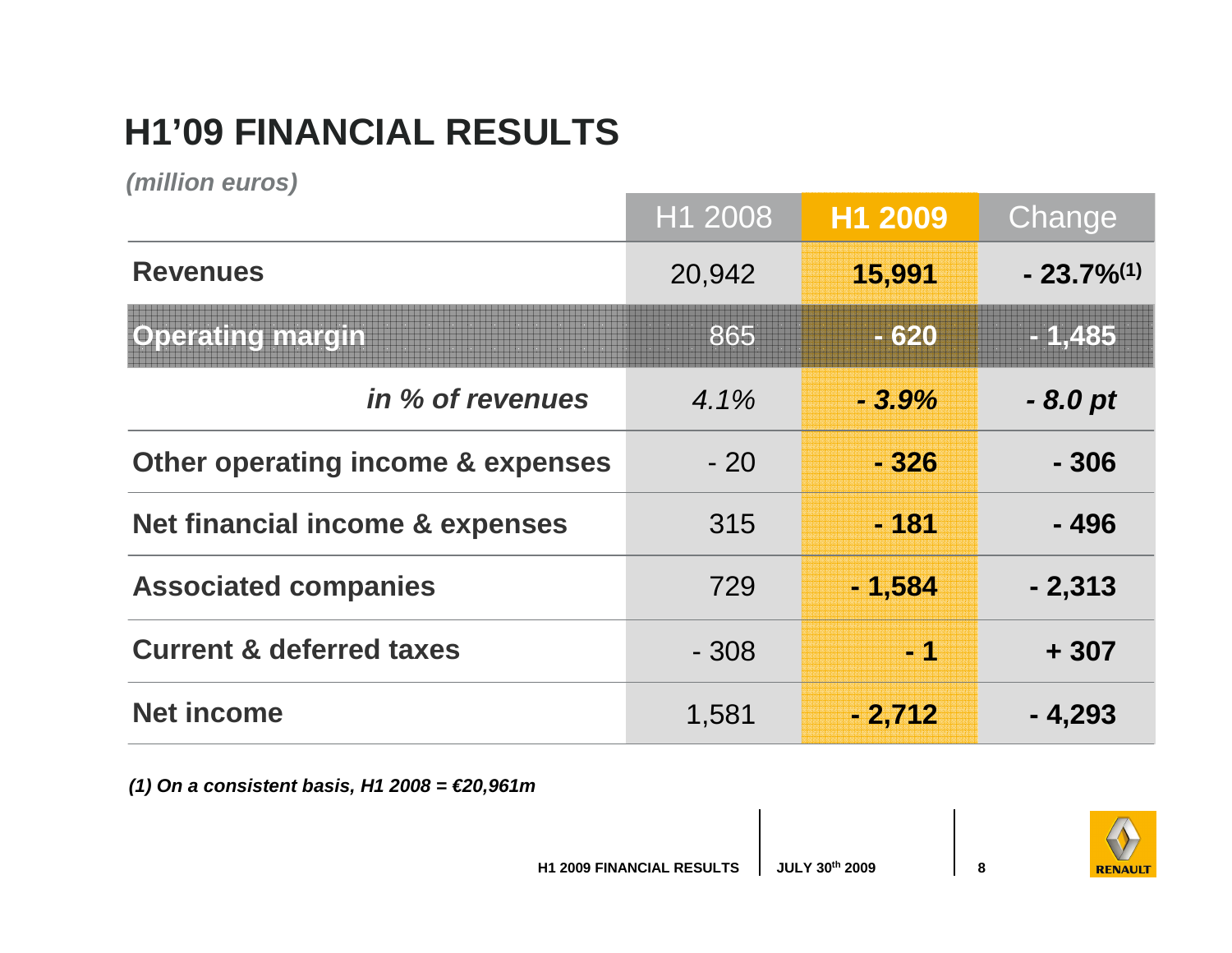## **OPERATING MARGIN VARIANCE ANALYSIS**

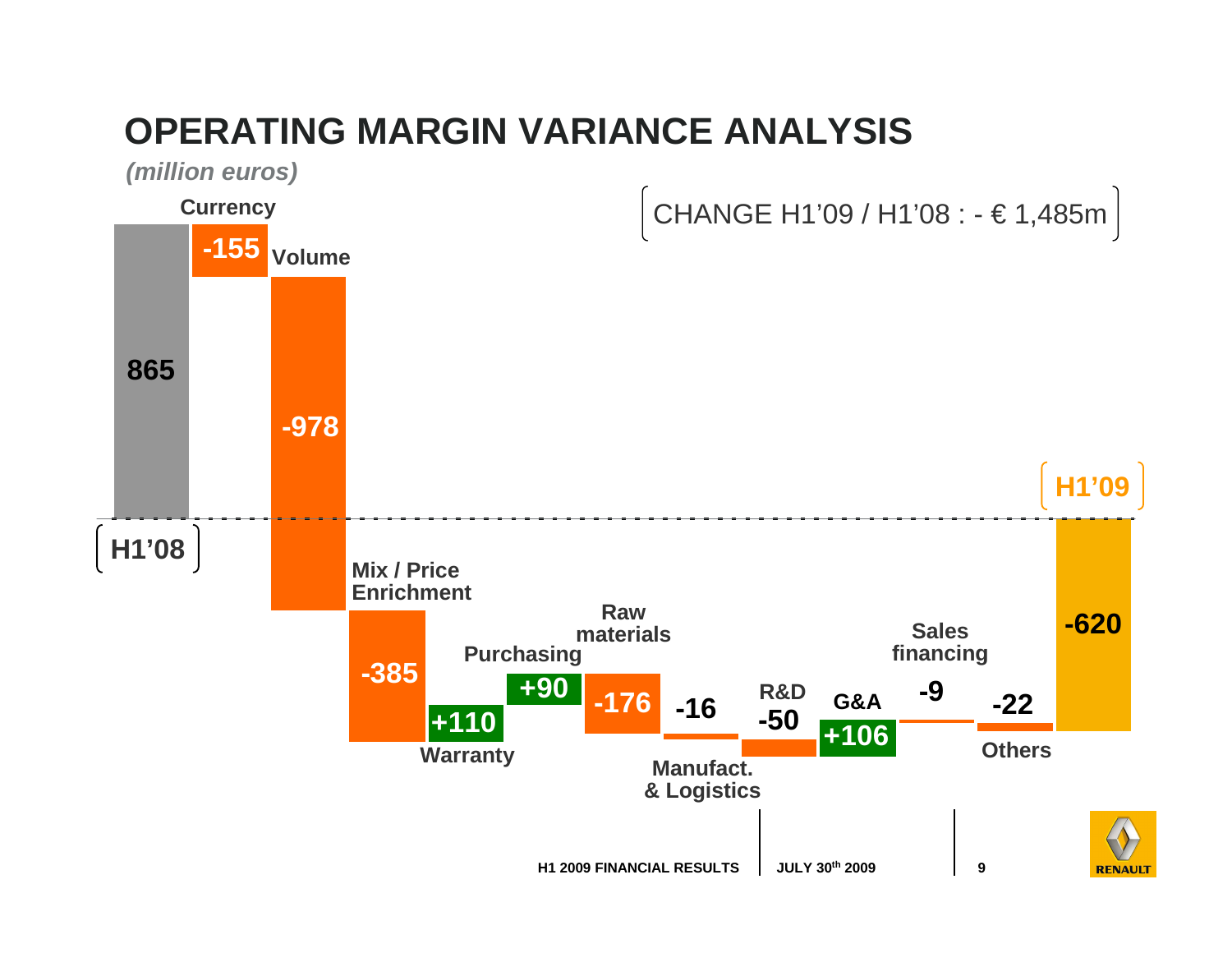# **A ROBUST PERFORMANCE FOR RCI BANQUE**

**in % of average loans outstanding**

|                                           | H1'08     | H1'09    |
|-------------------------------------------|-----------|----------|
| Average loans outstanding (million euros) | 23,145    | 20,130   |
| <b>Net banking income</b>                 | 4.72%     | 5.23%    |
| Cost of risk (customer & dealer)          | $-0.77\%$ | $-1.03%$ |
| <b>Operating expenses</b>                 | $-1.63%$  | $-1.75%$ |
| <b>Pretax income</b>                      | 2.32%     | 2.44%    |

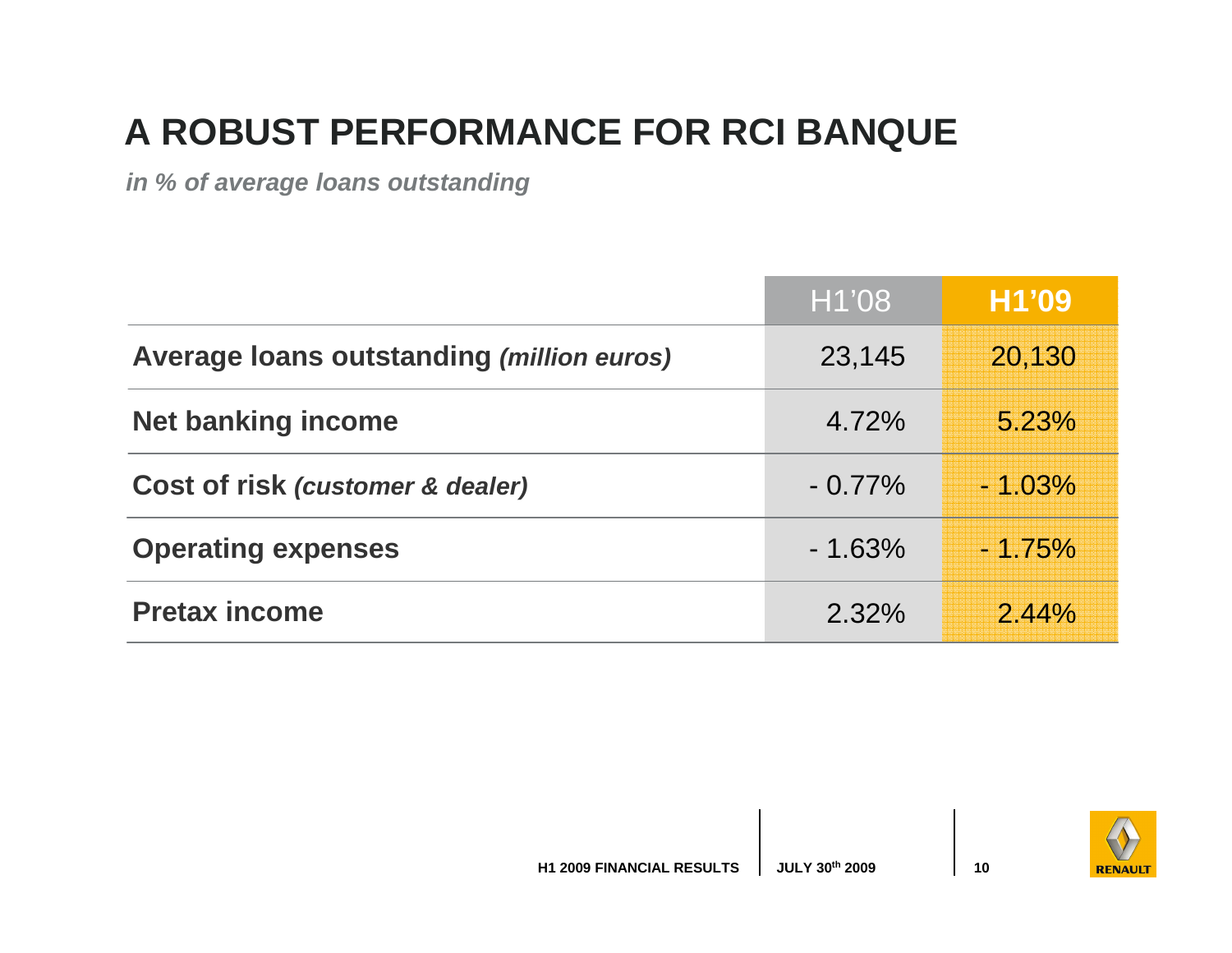# **RCI – COST OF RISK PROFILE ON TARGET FOR FY 100bp**

**Customer & dealer cost of risk per quarterIn % of average oustanding loans**

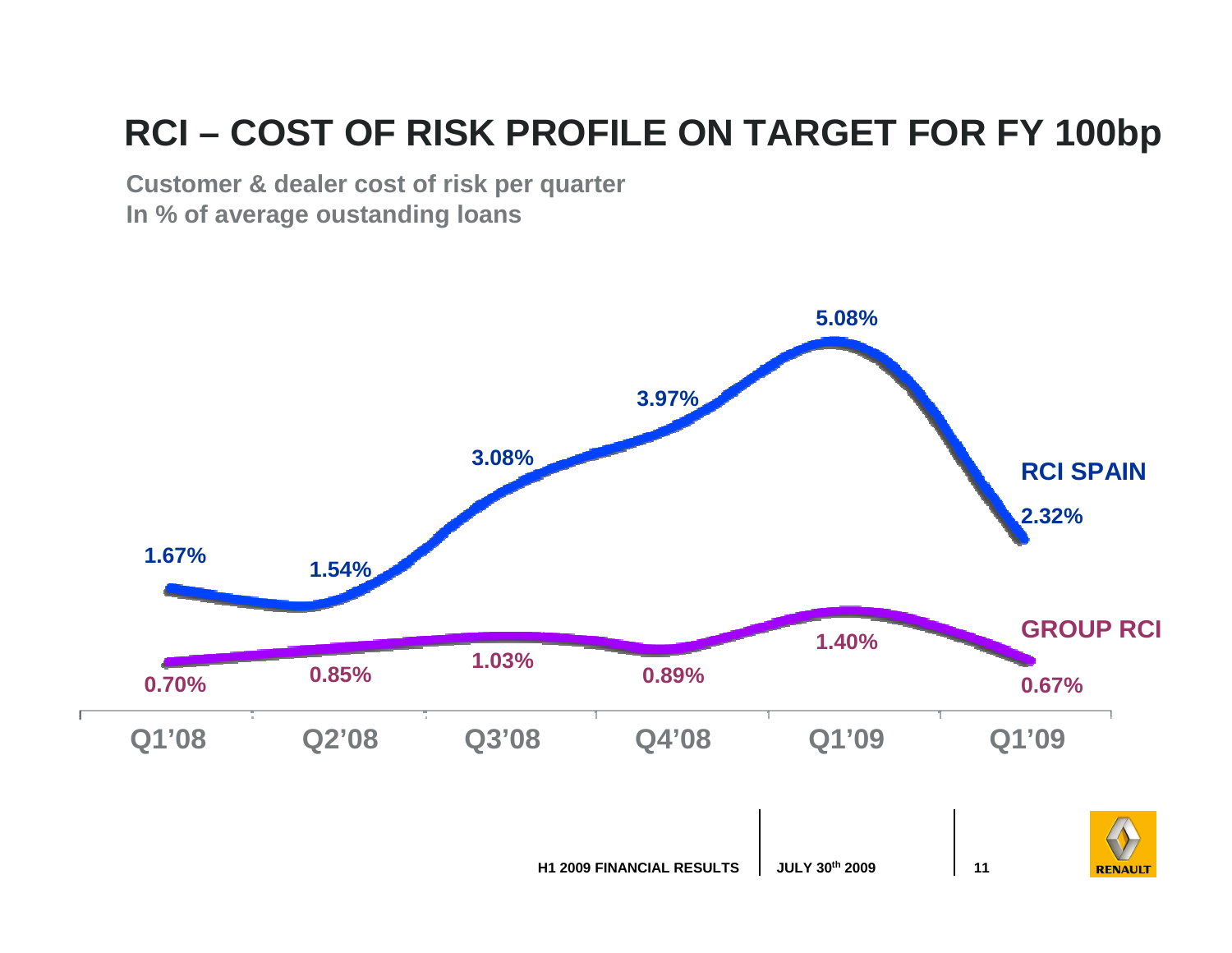# **OTHER OPERATING INCOME & EXPENSES\***

**(million euros)**

|                                              | H1'08  | H1'09  |
|----------------------------------------------|--------|--------|
|                                              |        |        |
| <b>Restructuring charges</b>                 | - 134  | - 60   |
| of which cancellation of X96 vehicle project | $-101$ |        |
| <b>Impairment of capitalized assets</b>      |        | $-297$ |
| <b>Profit / loss on asset sales</b>          | 106    | 31     |
| <b>Others</b>                                | 8      |        |
| <b>Total</b>                                 | - 20   | - 326  |

\*Change in scope in 2009 for impairment of capitalized assets due to their non-recurring nature or amount. These charges were previously classed in operating margin. FY 2008 accounts have been restated accordingly (no impact in H1'08).

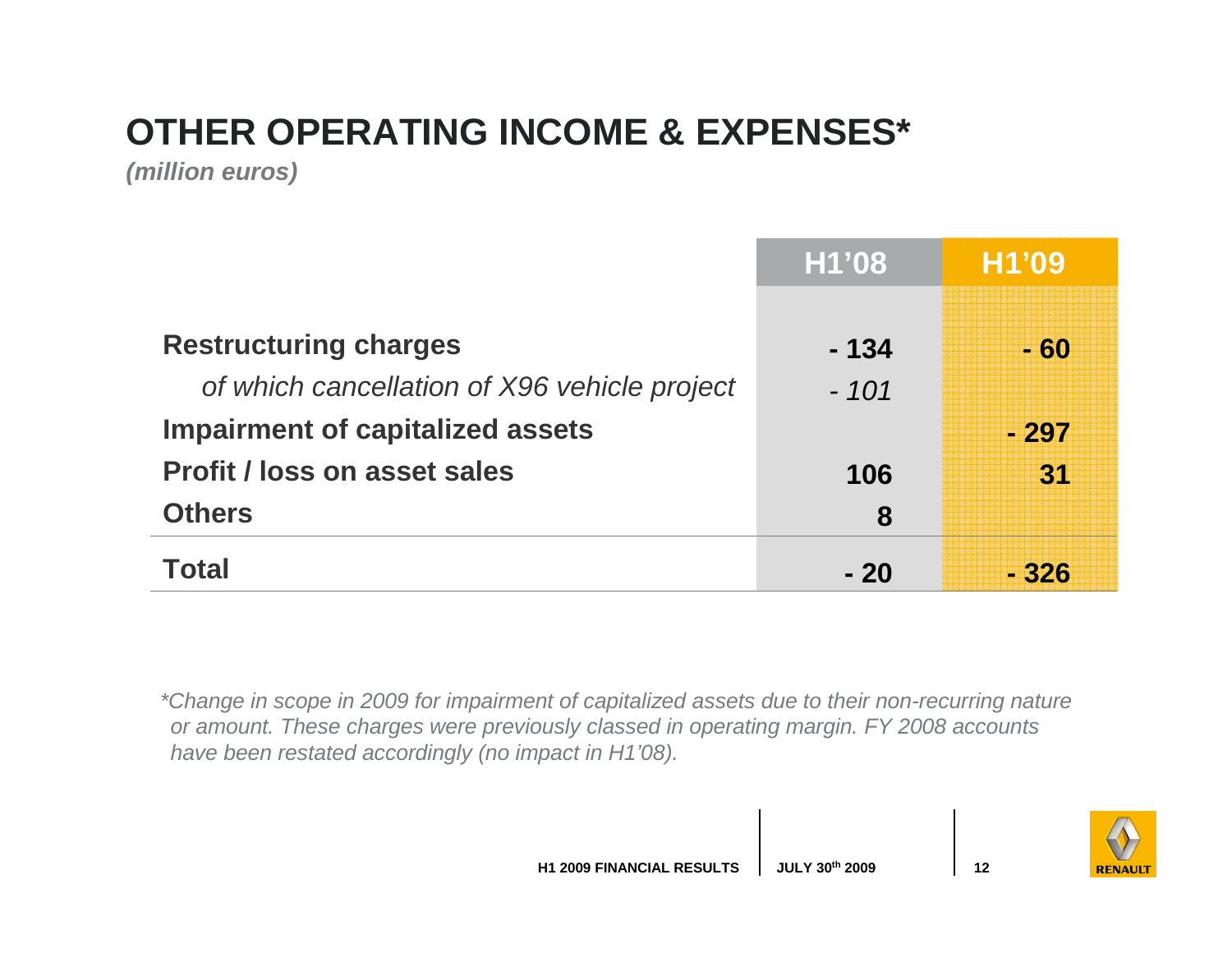# **H1'09 FINANCIAL RESULTS**

**(million euros)**

|                                            | H1 2008 | H1 2009                  | Change       |
|--------------------------------------------|---------|--------------------------|--------------|
| <b>Revenues</b>                            | 20,942  | 15,991                   | $-23.7\%/1)$ |
| <b>Operating margin</b>                    | 865     | - 620                    | $-1,485$     |
| in % of revenues                           | $4.1\%$ | $-3.9%$                  | $-8.0pt$     |
| Other operating income & expenses          | $-20$   | - 326                    | $-306$       |
| <b>Net financial income &amp; expenses</b> | 315     | $-181$                   | -496         |
| <b>Associated companies</b>                | 729     | $-1,584$                 | $-2,313$     |
| <b>Current &amp; deferred taxes</b>        | $-308$  | $\overline{\phantom{a}}$ | $+307$       |
| <b>Net income</b>                          | 1,581   | $-2,712$                 | $-4,293$     |

**(1) On a consistent basis, H1 2008 = €20,961m**

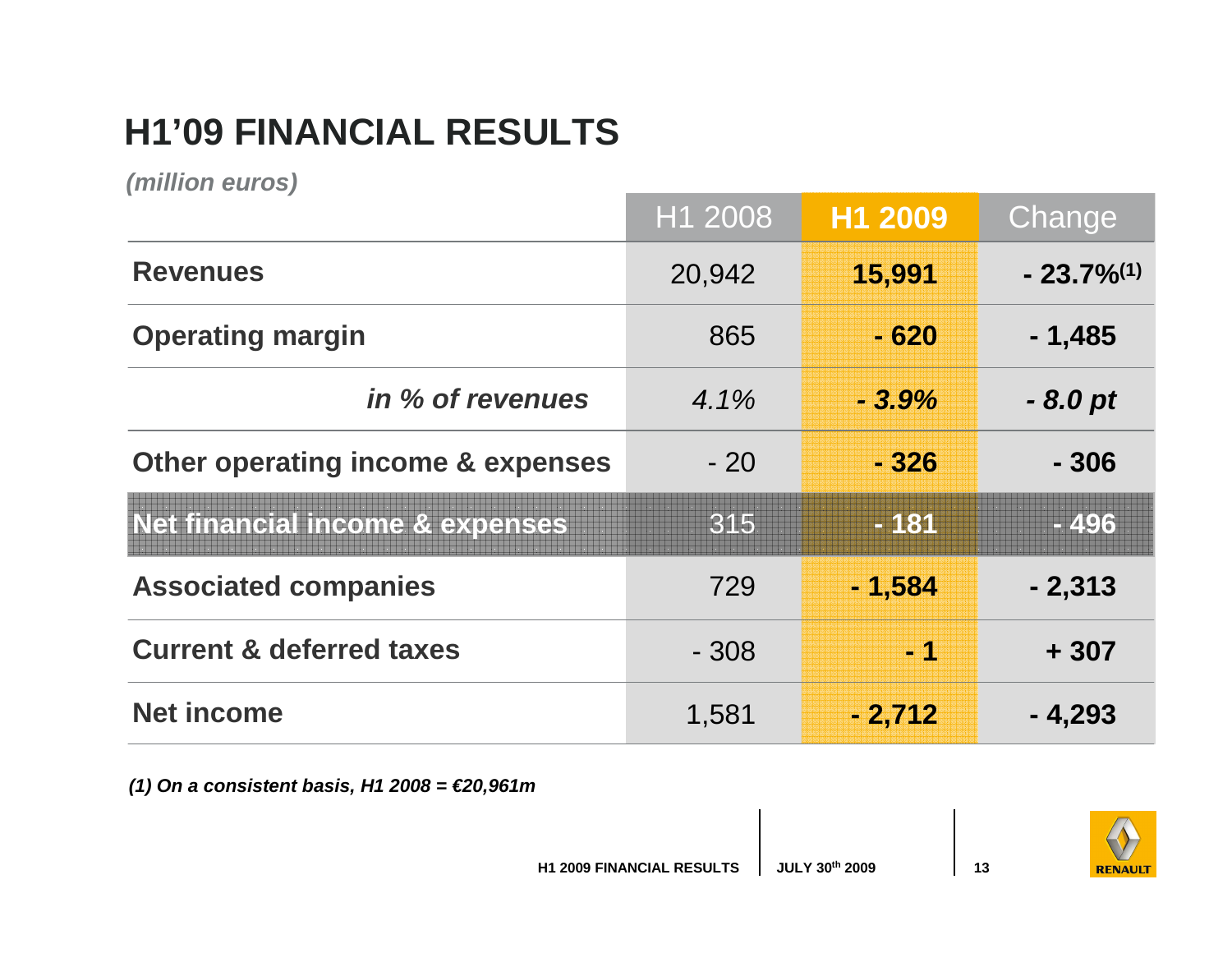# **ASSOCIATED COMPANIES**

**(million euros)**

| $\sqrt{2}$    | H1'08          | H <sub>2</sub> '08 | H1'09          |
|---------------|----------------|--------------------|----------------|
| <b>Nissan</b> | 509            | $-164$             | $-1,211$       |
| <b>Volvo</b>  | 218            | 8                  | $-196$         |
| Avtovaz*      | $\blacksquare$ | $-117$             | $-182$         |
| <b>Others</b> | 2              | $-19$              | $\overline{5}$ |
| <b>Total</b>  | 729            | $-292$             | $-1,584$       |



**\*Avtovaz is consolidated with a 3 month time lag.**

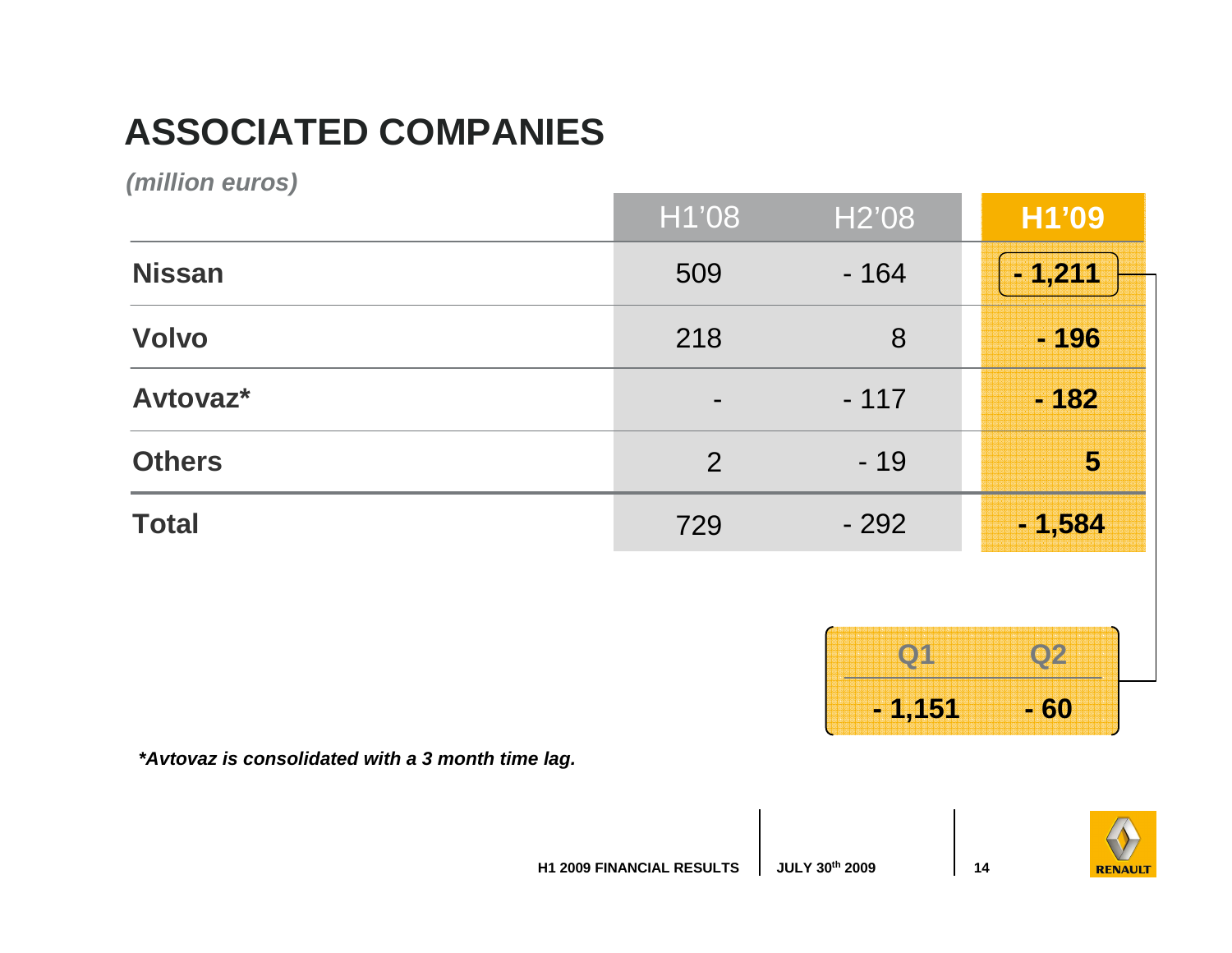# **H1'09 FINANCIAL RESULTS**

**(million euros)**

|                                            | H1 2008 | H1 2009       | Change          |
|--------------------------------------------|---------|---------------|-----------------|
| <b>Revenues</b>                            | 20,942  | 15,991        | $-23.7\%^{(1)}$ |
| <b>Operating margin</b>                    | 865     | - 620         | $-1,485$        |
| in % of revenues                           | $4.1\%$ | $-3.9%$       | $-8.0pt$        |
| Other operating income & expenses          | $-20$   | $-326$        | $-306$          |
| <b>Net financial income &amp; expenses</b> | 315     | $-181$        | $-496$          |
| <b>Associated companies</b>                | 729     | $-1,584$      | $-2,313$        |
| <b>Current &amp; deferred taxes</b>        | $-308$  | <b>EXTEND</b> | + 307           |
| <b>Net income</b>                          | 1,581   | $-2,712$      | $-4,293$        |

**(1) On a consistent basis, H1 2008 = €20,961m**

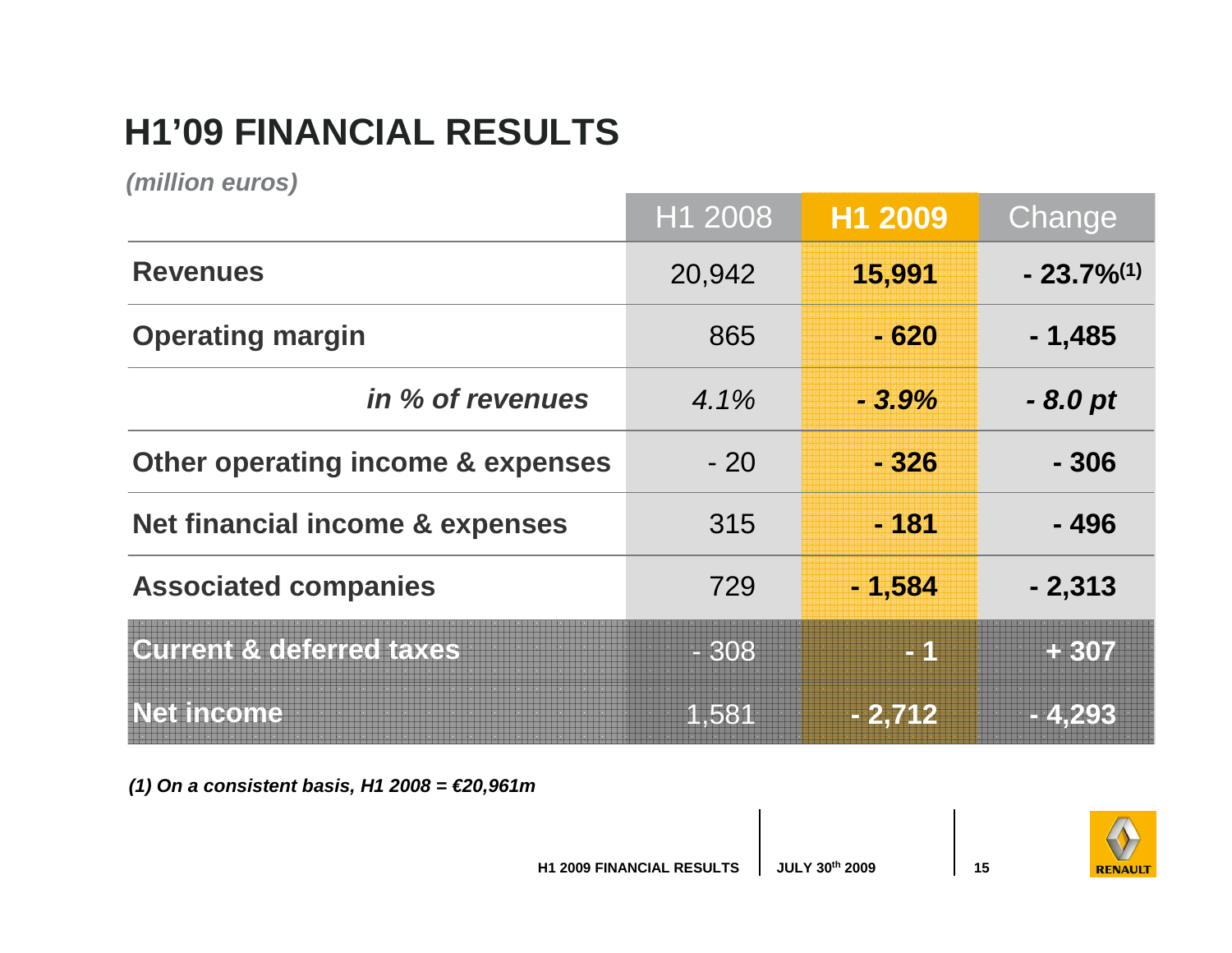### **CHANGE IN AUTOMOBILE NET FINANCIAL DEBT**

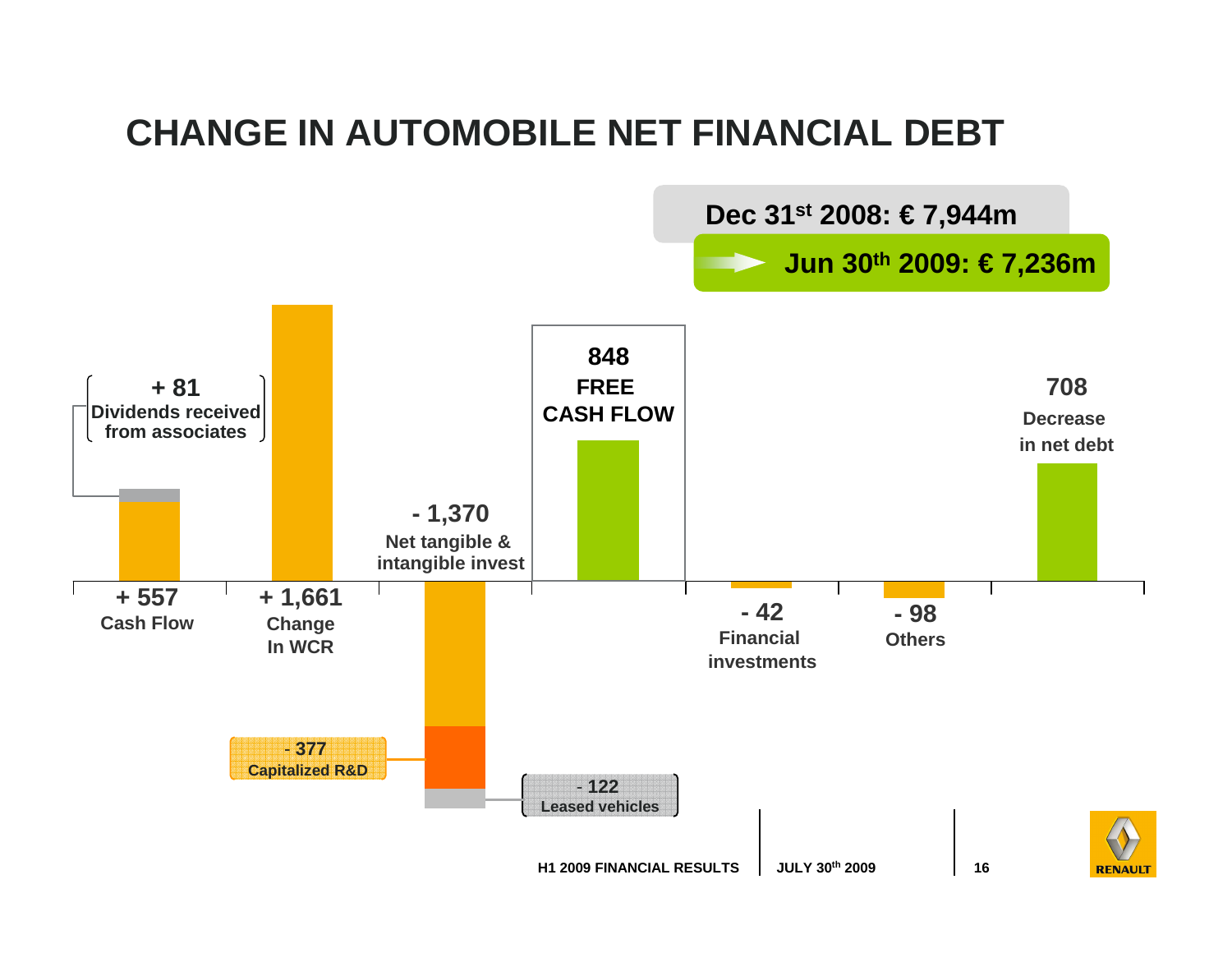# **AUTOMOBILE DIVISION LIQUIDITY**



- **2009 funding plan complete & reimbursements of €3.3bn made**
	- **€0.2bn to be reimbursed in H2 2009**
- $\mathcal{L}_{\mathcal{A}}$  **Repayment schedule for long term funding** 
	- **2010 = €1.2bn**
	- **2011 = €0.8bn**

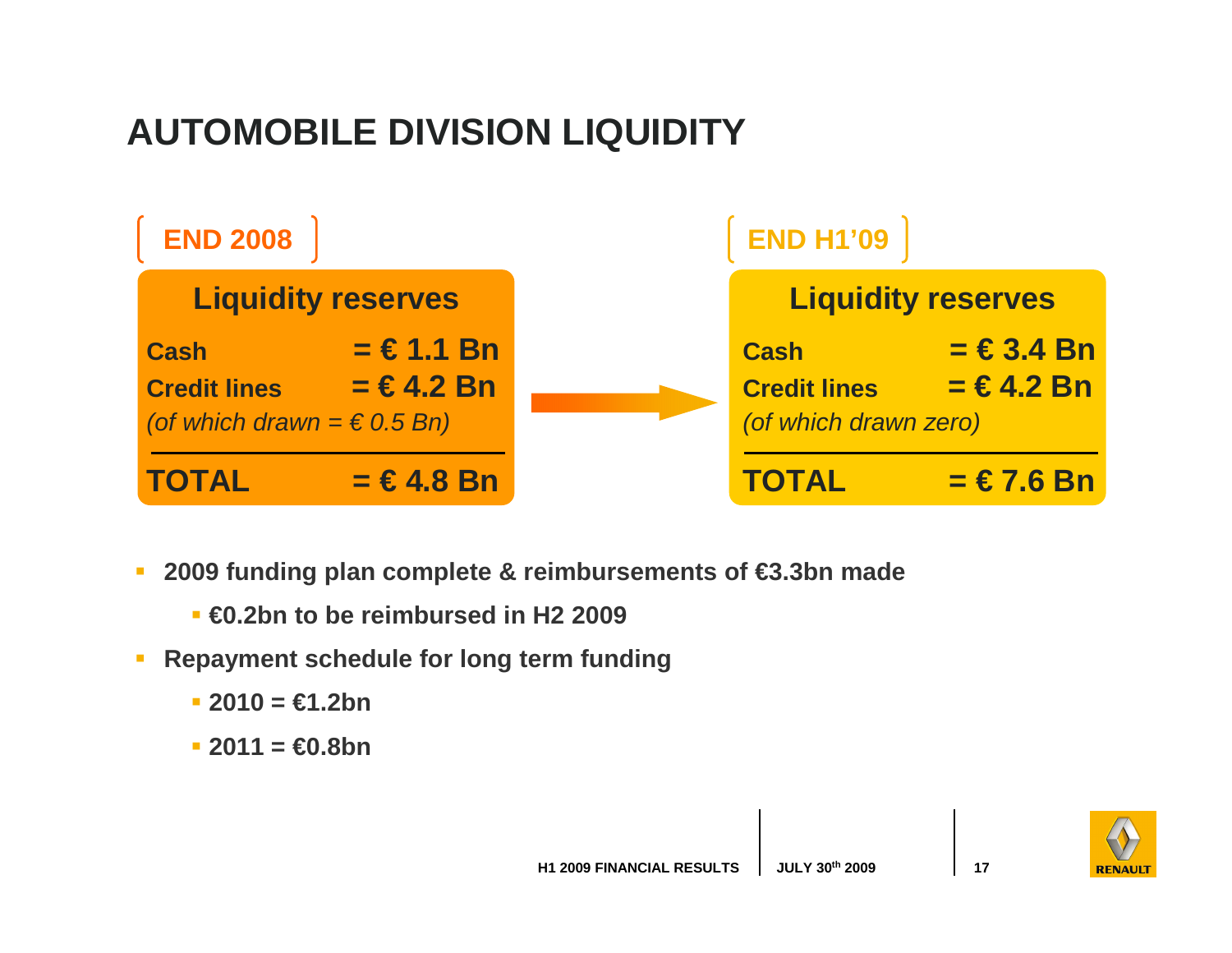# **RCI LIQUIDITY**



- **3 Bonds issued in H1'09**
	- **€750m for a duration of 36 months @ 8.25%**
	- **€500m for a duration of 18 months @ 5.875%**
	- **€250m for a duration of 18 months @ 4.25%**
- **The liquidity reserve at end June covers more than twice the total outstandings of short term commercial paper**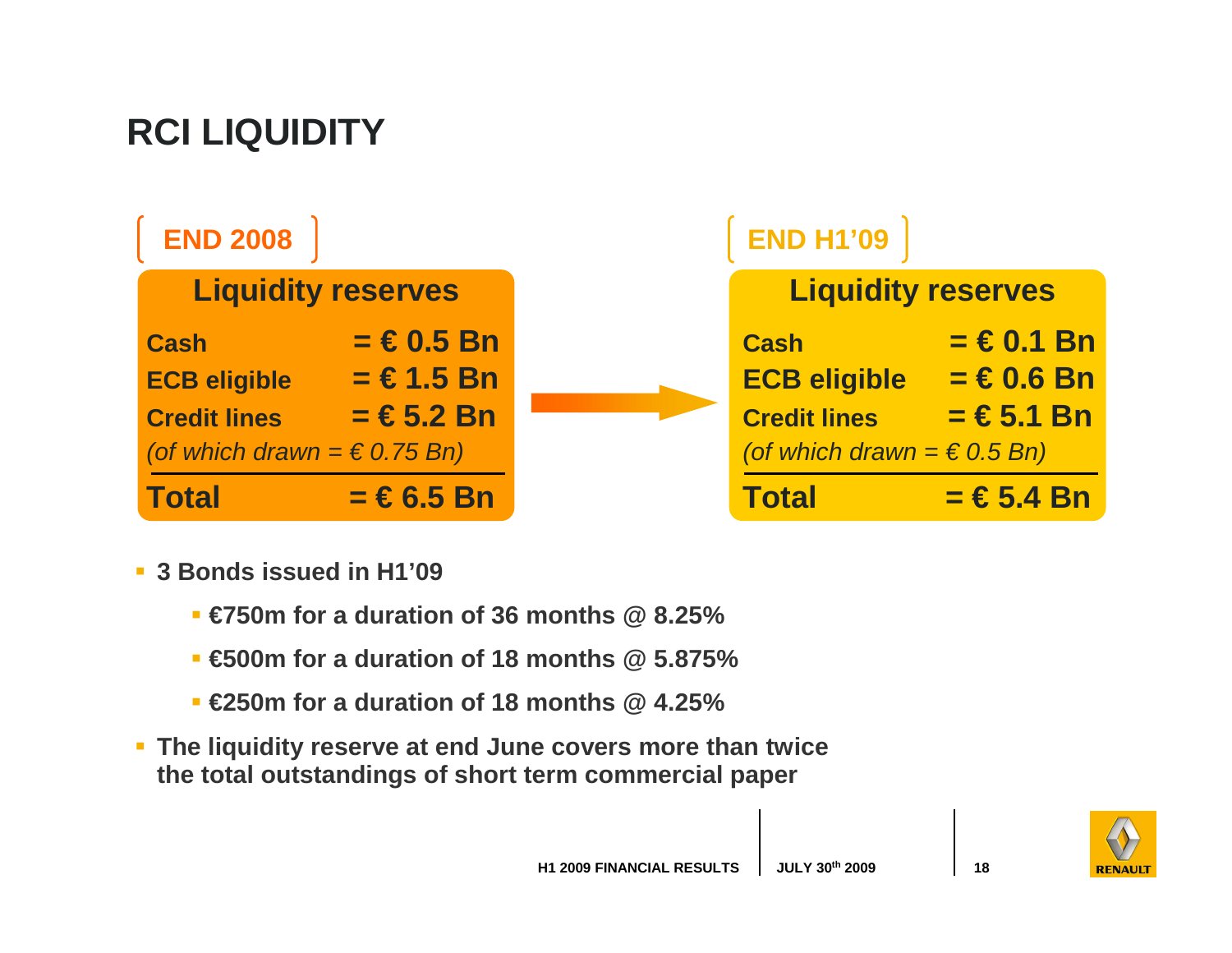### **H1 2009 FINANCIAL RESULTS2009 ACTION PLAN UPDATE**

**Patrick PÉLATACOO**



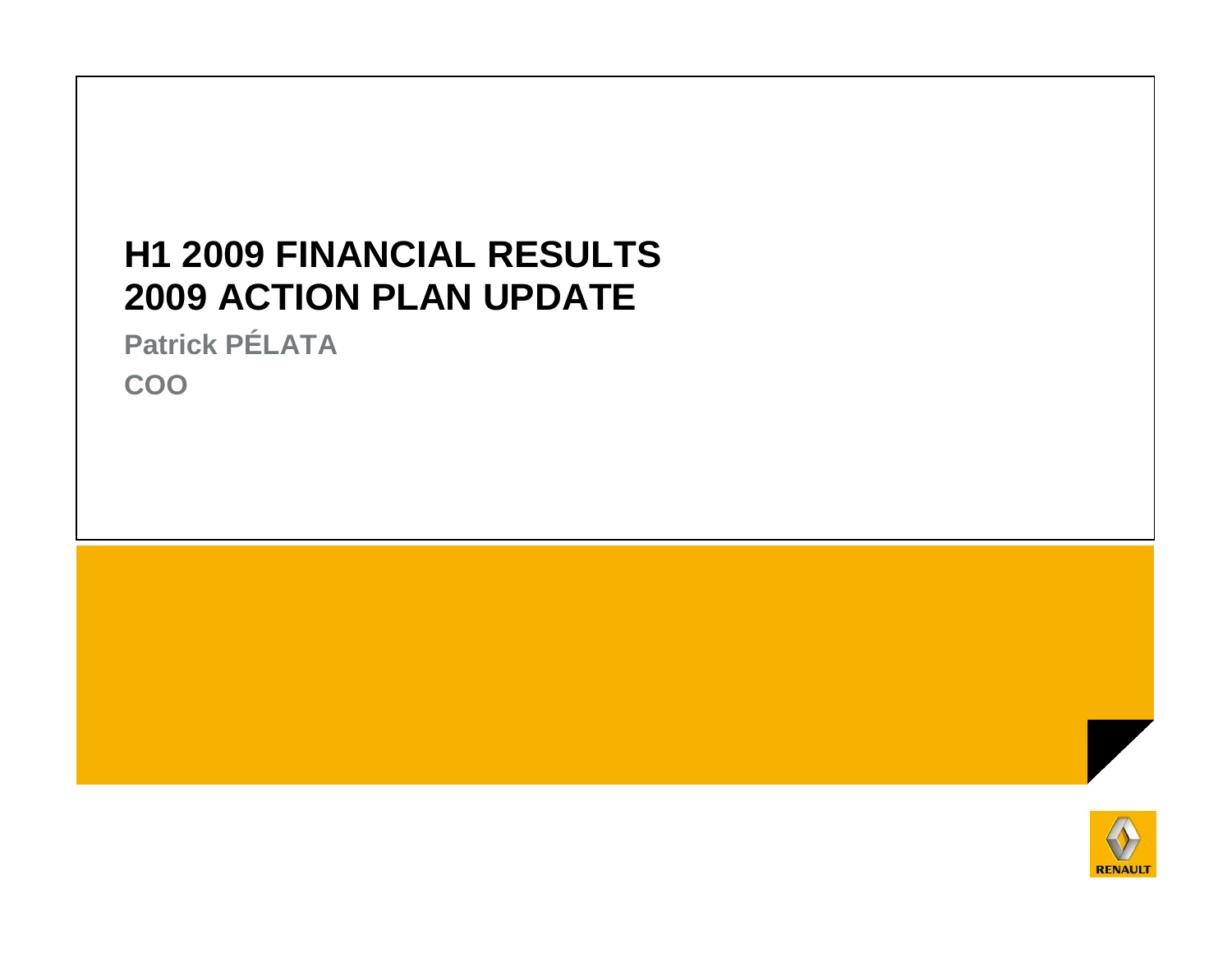## **2009 ACTION PLAN - PRESENTED FEB'098 MEASURES & 2 LEVERS TO FACE THE CRISIS**

### **AIMING FOR A POSITIVE FREE CASH FLOW**

#### 1. Increase market shares

- 2. Reduce R&D expenses
- 3. Decrease G&A and overheads
- 4. Reduce inventories and reorganize the distribution system
- 5. Adapt our production level
- 6. Cash in customer receivables
- 7. Cut investments
- 8. Carry out real estate divestments

### **Reinforce the Renault Nissan Alliance synergiesWork conjointly with governments in France & in Europe LEVERS**

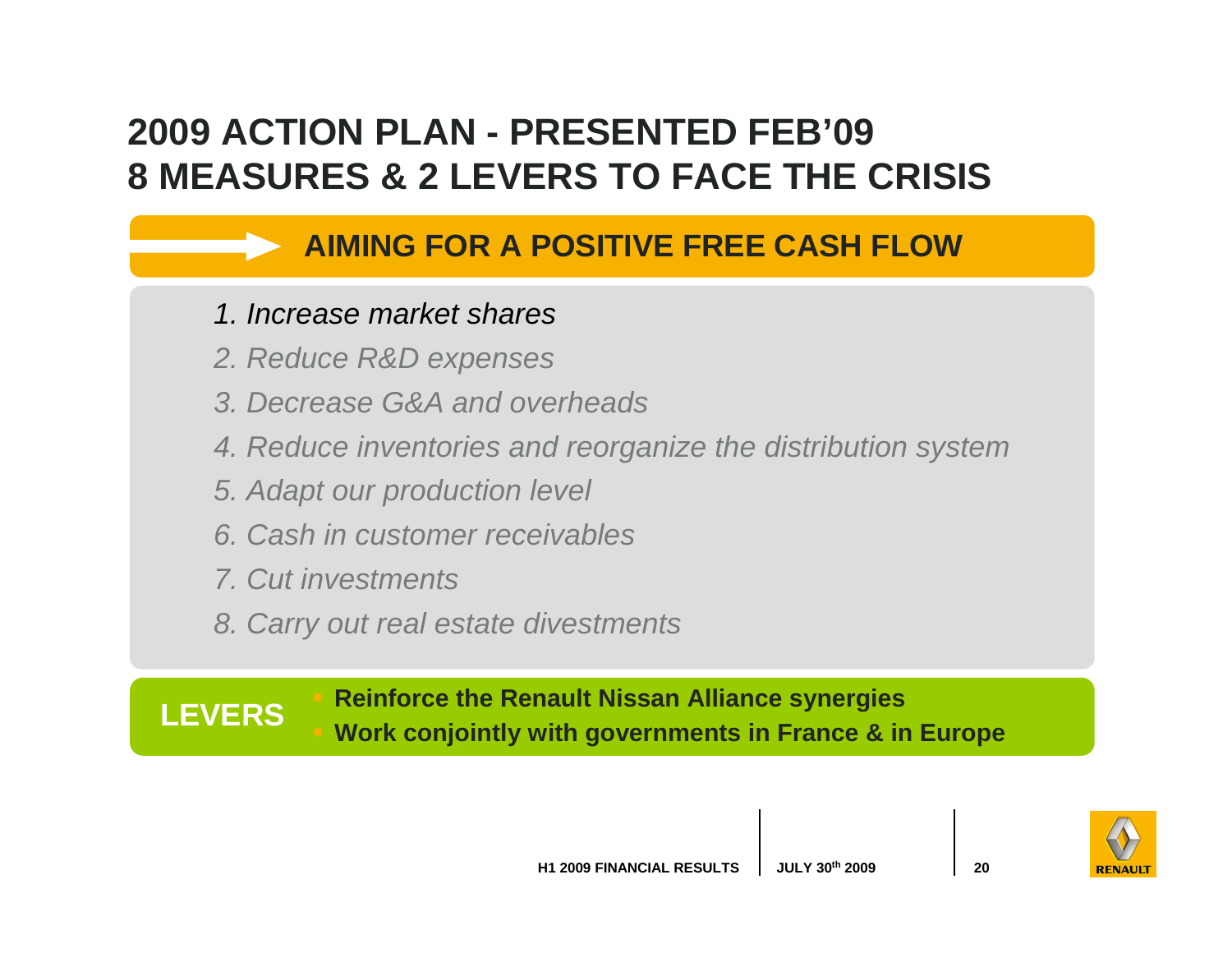## **TIV H1'09 vs. FORECAST BY REGION**

**Evolution of Total Industry Volumes vs. H1'08 & vs. Plan by region**



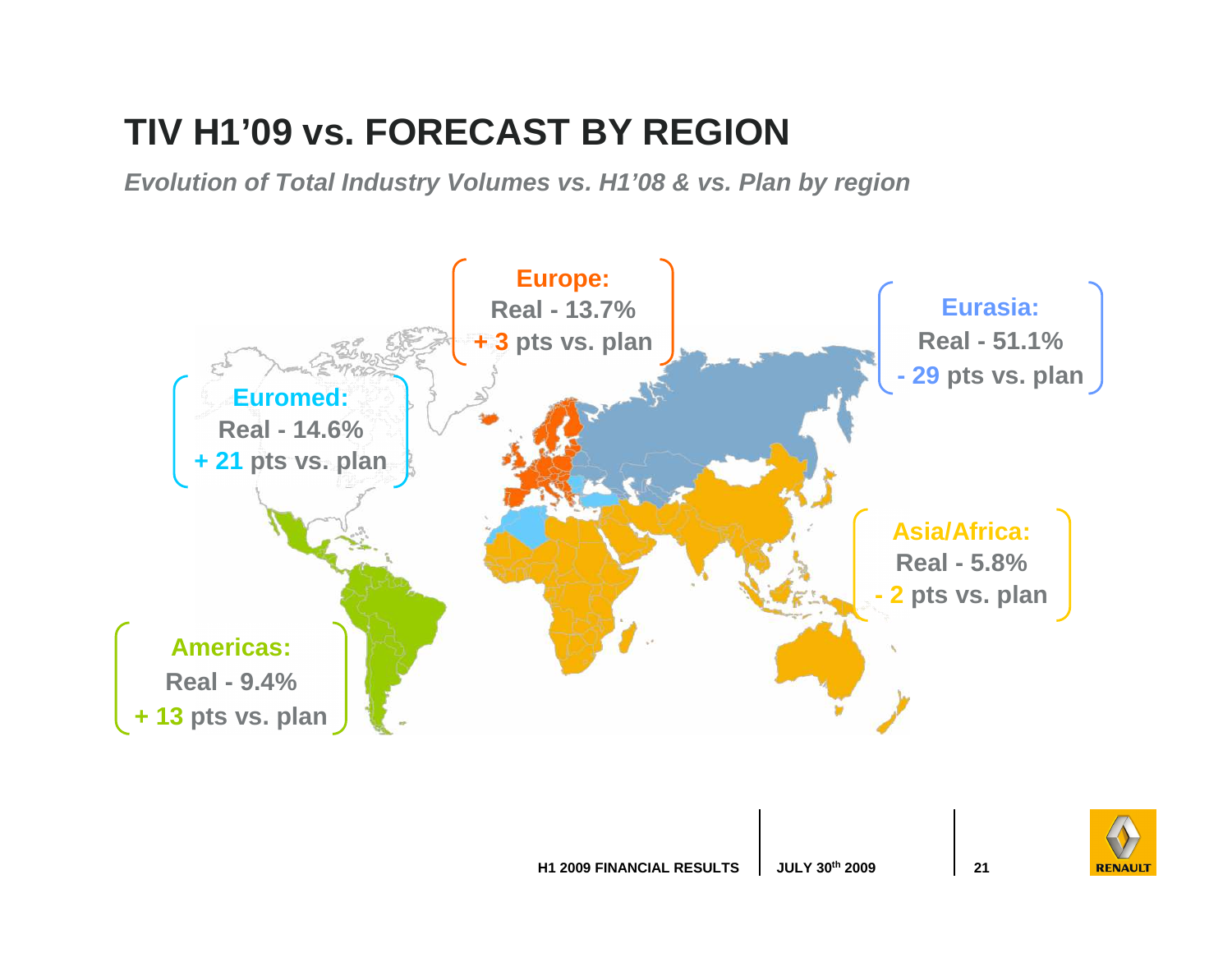### **RENAULT GROUP: GLOBAL MARKET SHARE FLAT AT 3.7%**

#### **Detail of the Group's top 15 markets**

|                                                                                                                                                                                                                                                                                                                                                                                                                                               |                    | <b>Volumes</b><br>H1'09 | <b>Market Share</b><br>H1'09 | <b>Change in market share</b><br>vs. H1'08 |
|-----------------------------------------------------------------------------------------------------------------------------------------------------------------------------------------------------------------------------------------------------------------------------------------------------------------------------------------------------------------------------------------------------------------------------------------------|--------------------|-------------------------|------------------------------|--------------------------------------------|
|                                                                                                                                                                                                                                                                                                                                                                                                                                               | <b>France</b>      | 339 124                 | 25.1%                        | $-0.9$                                     |
|                                                                                                                                                                                                                                                                                                                                                                                                                                               | <b>Germany</b>     | 122 026                 | 5.7%                         | $+0.7$                                     |
|                                                                                                                                                                                                                                                                                                                                                                                                                                               | <b>Italy</b>       | 56 665                  | 4.7%                         | $-0.5$                                     |
| $\begin{array}{c} \mathbf{1}_{\mathbf{1}}\mathbf{1}_{\mathbf{1}}\mathbf{1}_{\mathbf{1}}\mathbf{1}_{\mathbf{1}}\mathbf{1}_{\mathbf{1}}\mathbf{1}_{\mathbf{1}}\mathbf{1}_{\mathbf{1}}\mathbf{1}_{\mathbf{1}}\mathbf{1}_{\mathbf{1}}\mathbf{1}_{\mathbf{1}}\mathbf{1}_{\mathbf{1}}\mathbf{1}_{\mathbf{1}}\mathbf{1}_{\mathbf{1}}\mathbf{1}_{\mathbf{1}}\mathbf{1}_{\mathbf{1}}\mathbf{1}_{\mathbf{1}}\mathbf{1}_{\mathbf{1}}\mathbf{1}_{\mathbf$ | <b>South Korea</b> | 53 612                  | 8.4%                         | $+0.2$                                     |
| (春)                                                                                                                                                                                                                                                                                                                                                                                                                                           | <b>Spain</b>       | 51 144                  | 10.5%                        | $+0.3$                                     |
| $\blacklozenge$                                                                                                                                                                                                                                                                                                                                                                                                                               | <b>Brazil</b>      | 51 036                  | 3.7%                         | $-0.7$                                     |
| $C^*$                                                                                                                                                                                                                                                                                                                                                                                                                                         | <b>Turkey</b>      | 39 113                  | 14.3%                        | $-0.6$                                     |
|                                                                                                                                                                                                                                                                                                                                                                                                                                               | Belgium + Lux.     | 37 014                  | 11.1%                        | $+0.9$                                     |
|                                                                                                                                                                                                                                                                                                                                                                                                                                               | <b>Russia</b>      | 36 610                  | 4.7%                         | $+1.0$                                     |
|                                                                                                                                                                                                                                                                                                                                                                                                                                               | <b>Argentina</b>   | 32 628                  | 12.3%                        | $-0.2$                                     |
|                                                                                                                                                                                                                                                                                                                                                                                                                                               | <b>Algeria</b>     | 31 642                  | 22.3%                        | $+4.6$                                     |
|                                                                                                                                                                                                                                                                                                                                                                                                                                               | Roumania           | 28 8 26                 | 37.0%                        | $+2.3$                                     |
| XK                                                                                                                                                                                                                                                                                                                                                                                                                                            | <b>UK</b>          | 28 644                  | 2.8%                         | $-2.2$                                     |
|                                                                                                                                                                                                                                                                                                                                                                                                                                               | <b>Morocco</b>     | 19676                   | 34.0%                        | $+ 5.4$                                    |
| $\qquad \Phi$                                                                                                                                                                                                                                                                                                                                                                                                                                 | <b>Iran</b>        | 19 444                  | 3.0%                         | $-1.2$                                     |
|                                                                                                                                                                                                                                                                                                                                                                                                                                               |                    |                         |                              |                                            |



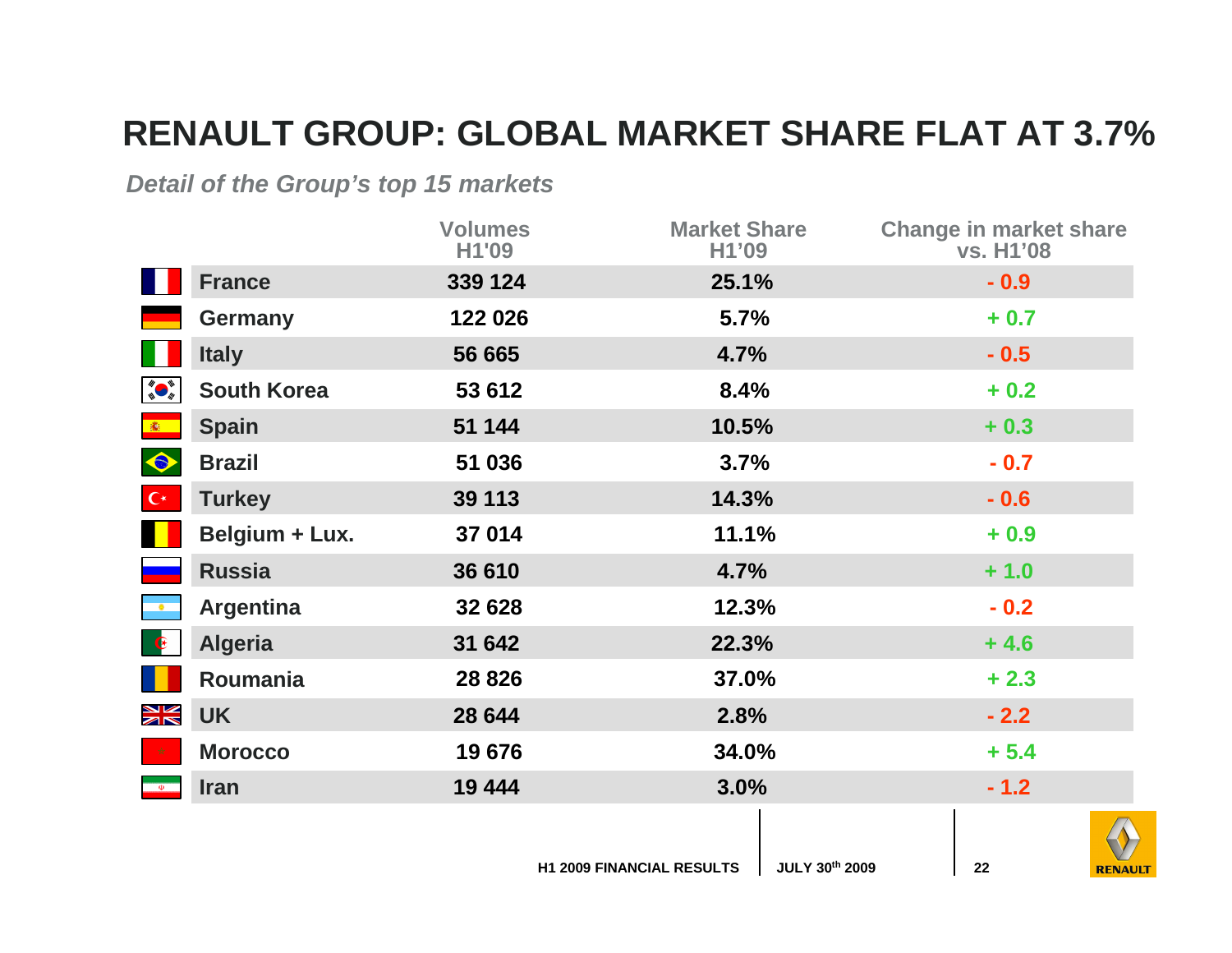# **ZOOM EUROPE: MARKET SHARE INCREASES Q2 vs. Q1**

**(in PC & in LCV)**

**Passenger cars in Europe** 



### **Light commercial vehicles in Europe**

| H1'08 |       |       | '09<br>,,,,,,,,,,,,,,,,,,,,,,,,<br><b>PERSONAL PROPERTY AND INCOME.</b>                                                                                                                                                                                                                                                                                                                                                                                                                                                                                                                                                                                                                 |                    |
|-------|-------|-------|-----------------------------------------------------------------------------------------------------------------------------------------------------------------------------------------------------------------------------------------------------------------------------------------------------------------------------------------------------------------------------------------------------------------------------------------------------------------------------------------------------------------------------------------------------------------------------------------------------------------------------------------------------------------------------------------|--------------------|
| 14.2% | 14.2% | 15.2% | APALAM ARCHIL ARCHIL ARCHIL ARCHIL ARCHI<br>, 609 609 609 609 60<br><b>CONTRACTOR INTO ANOTHER STORY AND</b><br>,,,,,,,,<br><b>STATE REVOLUTION REVOLUTION</b><br>is their track their their their track their their their track their their their their their their than that their<br>is secondary sides sides secondary sides sides secondary sides sides sides sides sides sides secondary sides s<br>,,,,,,,,,<br>nya mya mya taoni mya mya mya taoni mya mya mya taoni mya mya mya taoni mya mya mya mya taoni mya mya<br>09 1009 1009 1009 1009 1009 1009 1009<br>, bas bas bas bas that bas bas bas that has bas bas that bas bas bas that has bas bas bas bas bas bas that bas | H <sub>2</sub> '09 |

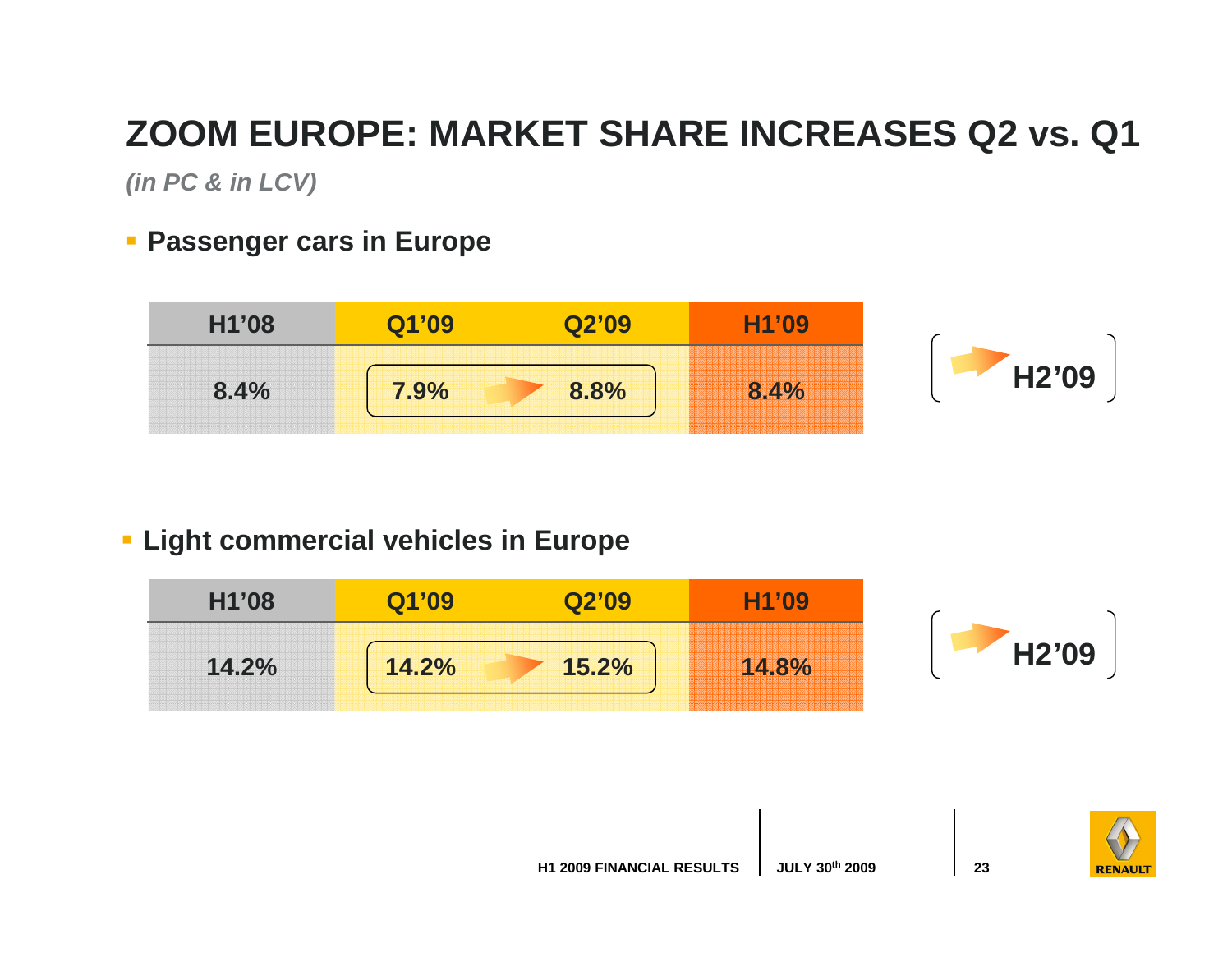#### **2009 EUROPE ORDER BANK ABOVE 2008**- SCRAPPING INCENTIVES STIMULATING  **SCRAPPING INCENTIVES STIMULATING DEMAND**

**Europe Orderbank PC+LCV(At the start of each month)**



**RENAUL**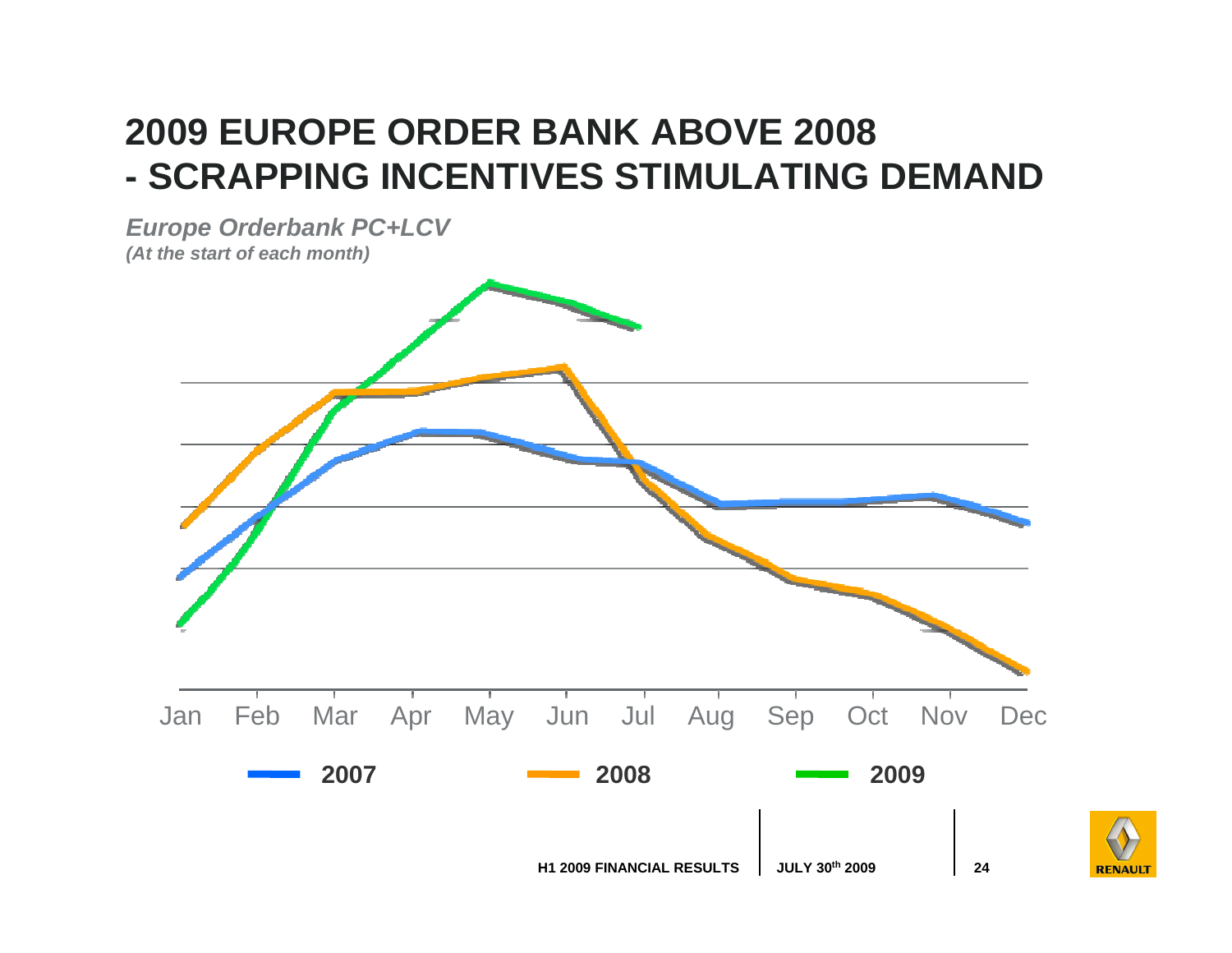# **ORDERBANK: AN INCREASING MIX OF B&C SEGMENTS**

**Europe Orderbank PC+LCV by segment**

**(At the start of each month)**

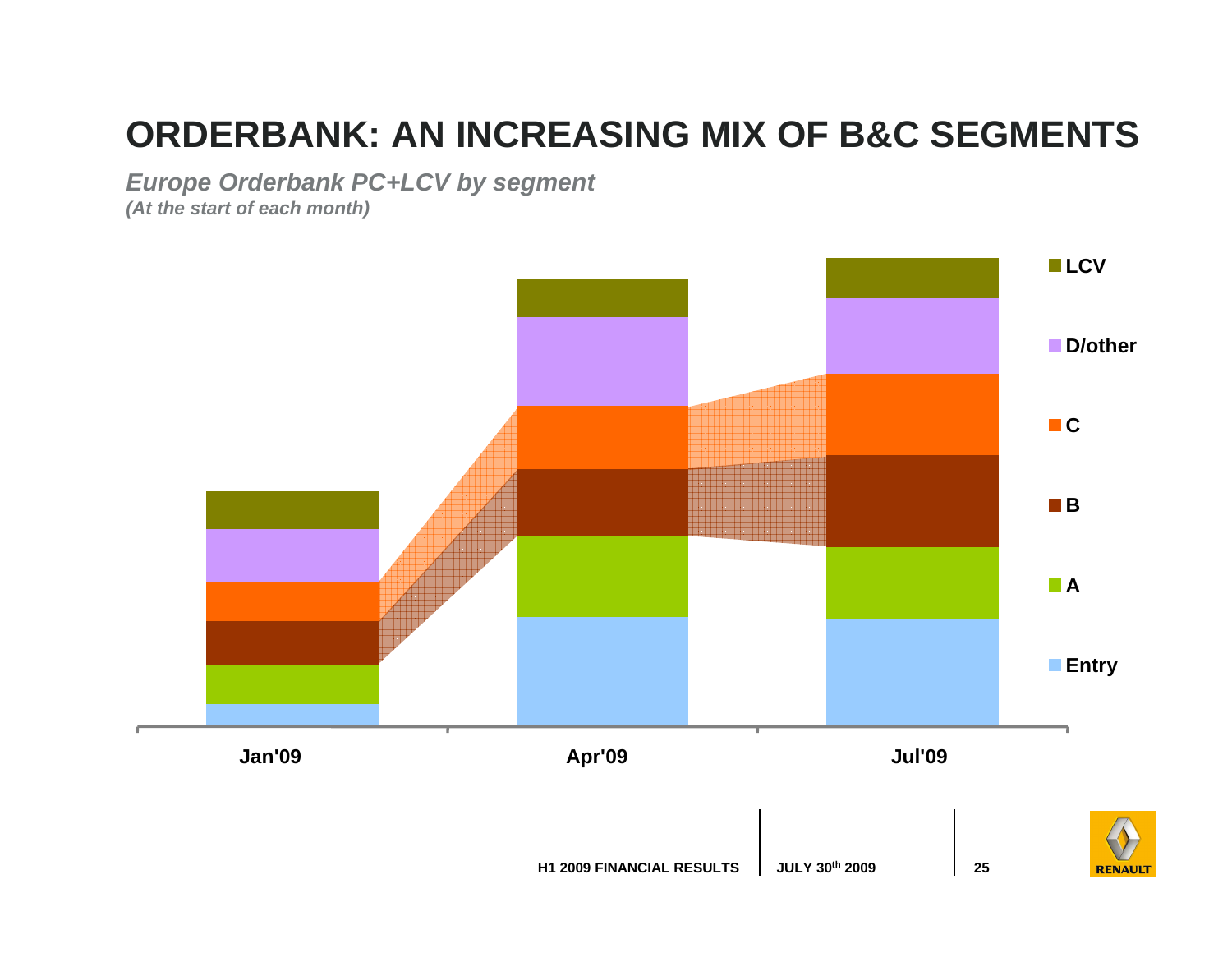## **NEW MEGANE AND NEW SCENIC: SUCCESSFUL LAUNCHES IN THE C SEGMENT**

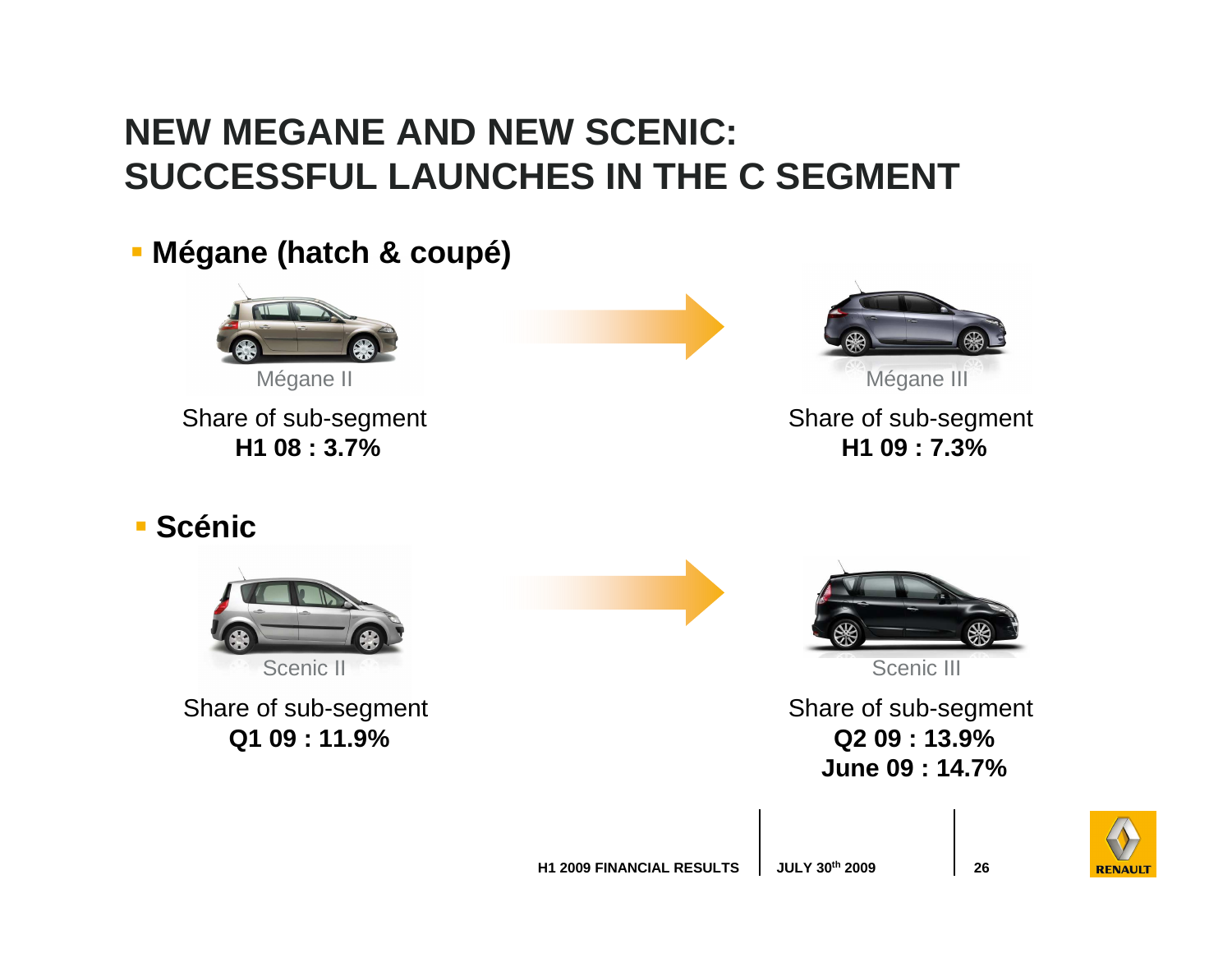## **2009 ACTION PLAN - PRESENTED FEB'098 MEASURES & 2 LEVERS TO FACE THE CRISIS**

### **AIMING FOR A POSITIVE FREE CASH FLOW**

#### 1. Increase market shares

- 2. Reduce R&D expenses
- 3. Decrease G&A and overheads
- 4. Reduce inventories and reorganize the distribution system
- 5. Adapt our production level
- 6. Cash in customer receivables
- 7. Cut investments
- 8. Carry out real estate divestments

### **Reinforce the Renault Nissan Alliance synergiesWork conjointly with governments in France & in Europe LEVERS**

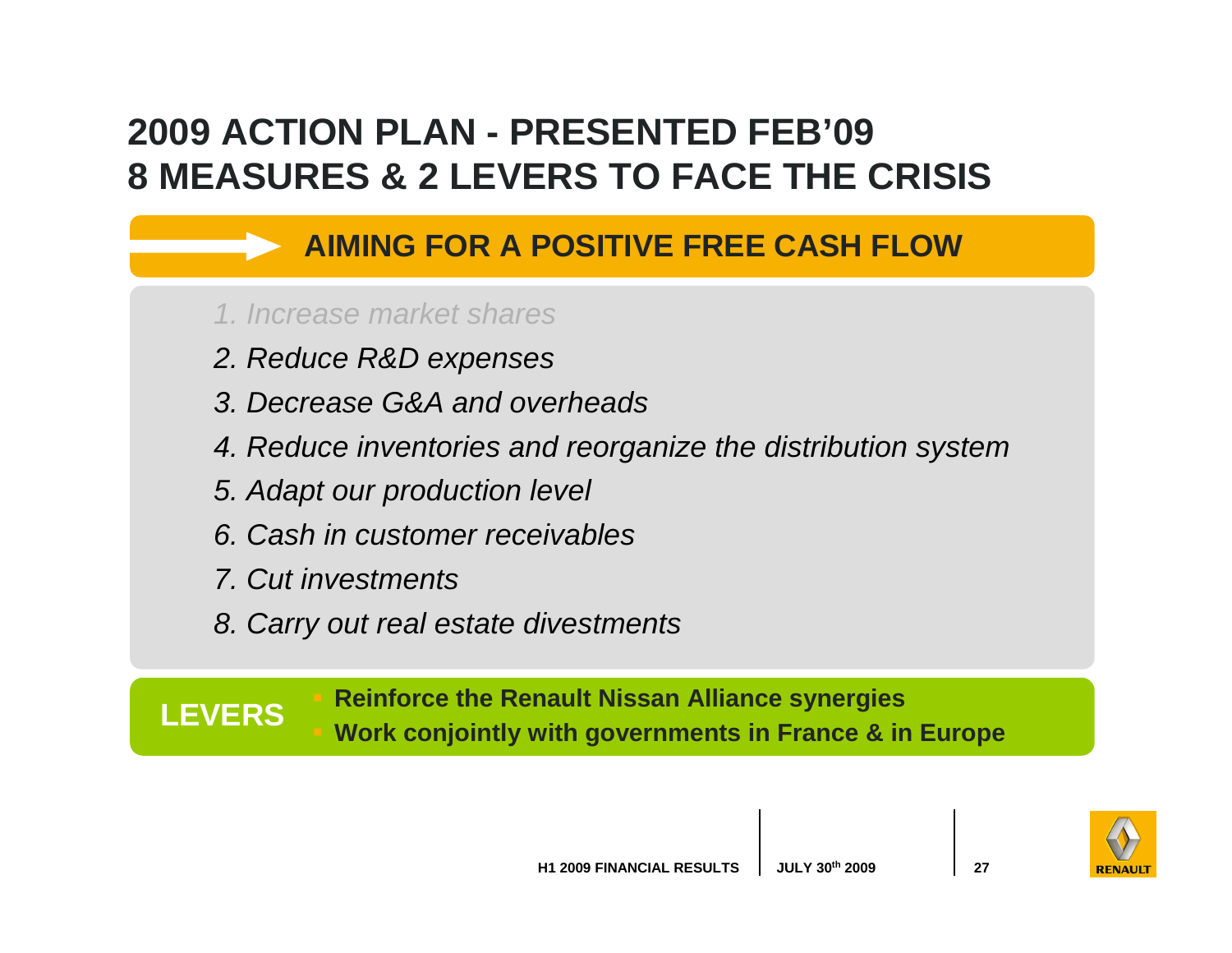### **REDUCTION IN R&D AHEAD OF PLANINITIAL TARGET - 15%**

**R&D expenses in €M**

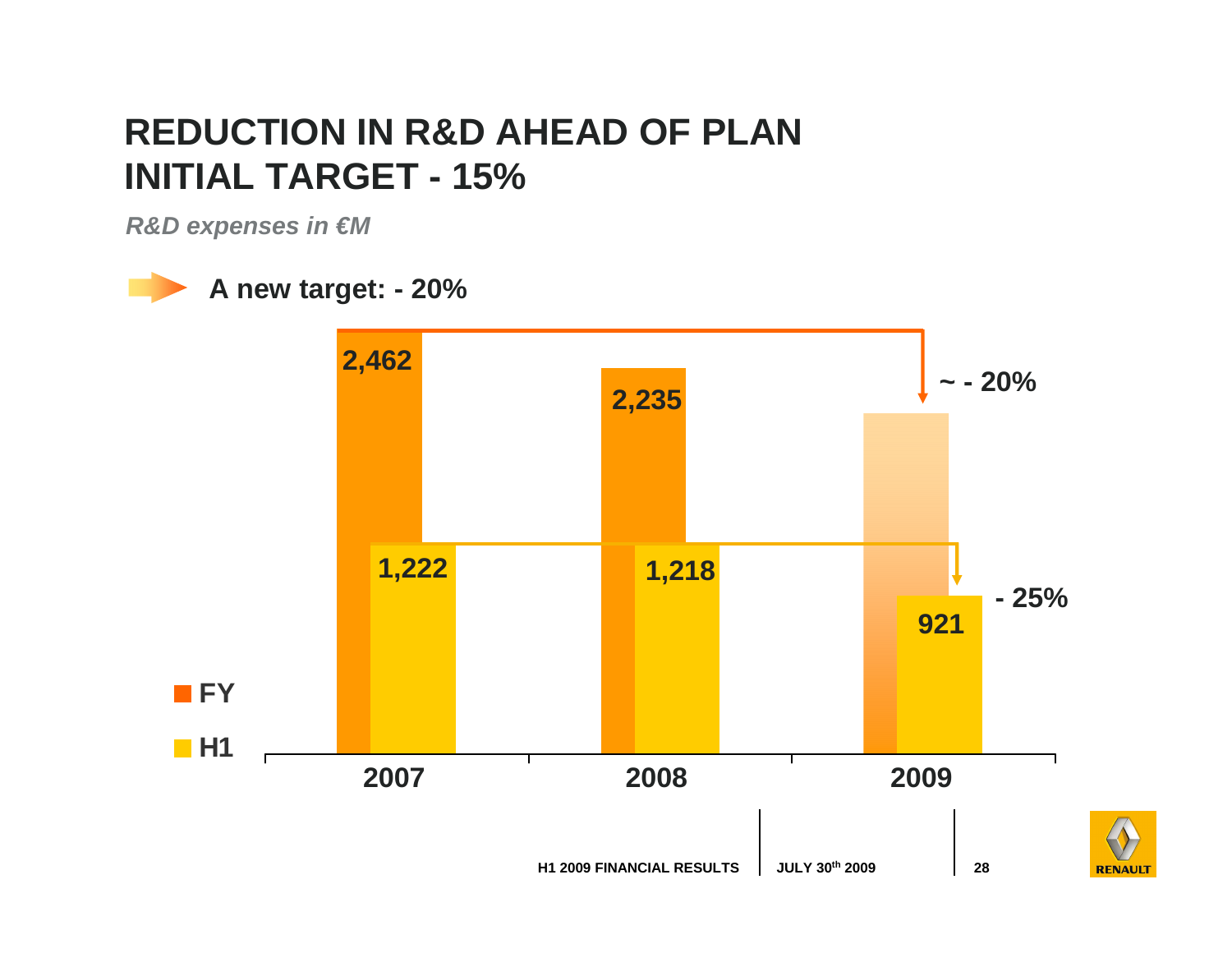### **G&A AND WORKFORCE**

|                    | H <sub>1</sub> '09 vs H <sub>1</sub> '07 | 2009 vs 2007          |
|--------------------|------------------------------------------|-----------------------|
| <b>Labor costs</b> |                                          | On track for FY - 20% |
| G&A                | $-12%$                                   | $-19%$                |

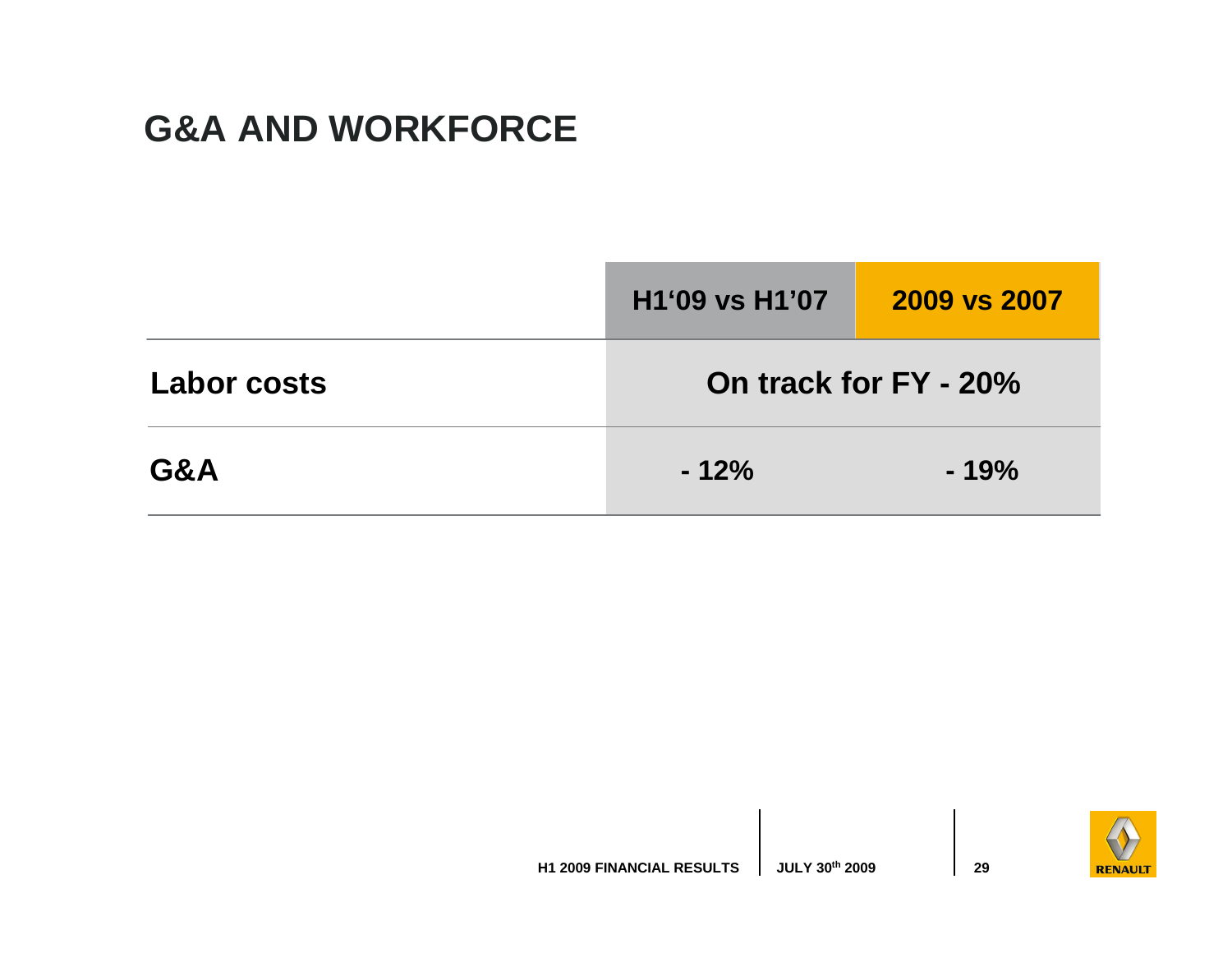# **INVENTORY REDUCTION: IN ADVANCE FOR FY - €1bn**

**Automobile inventory in €m**



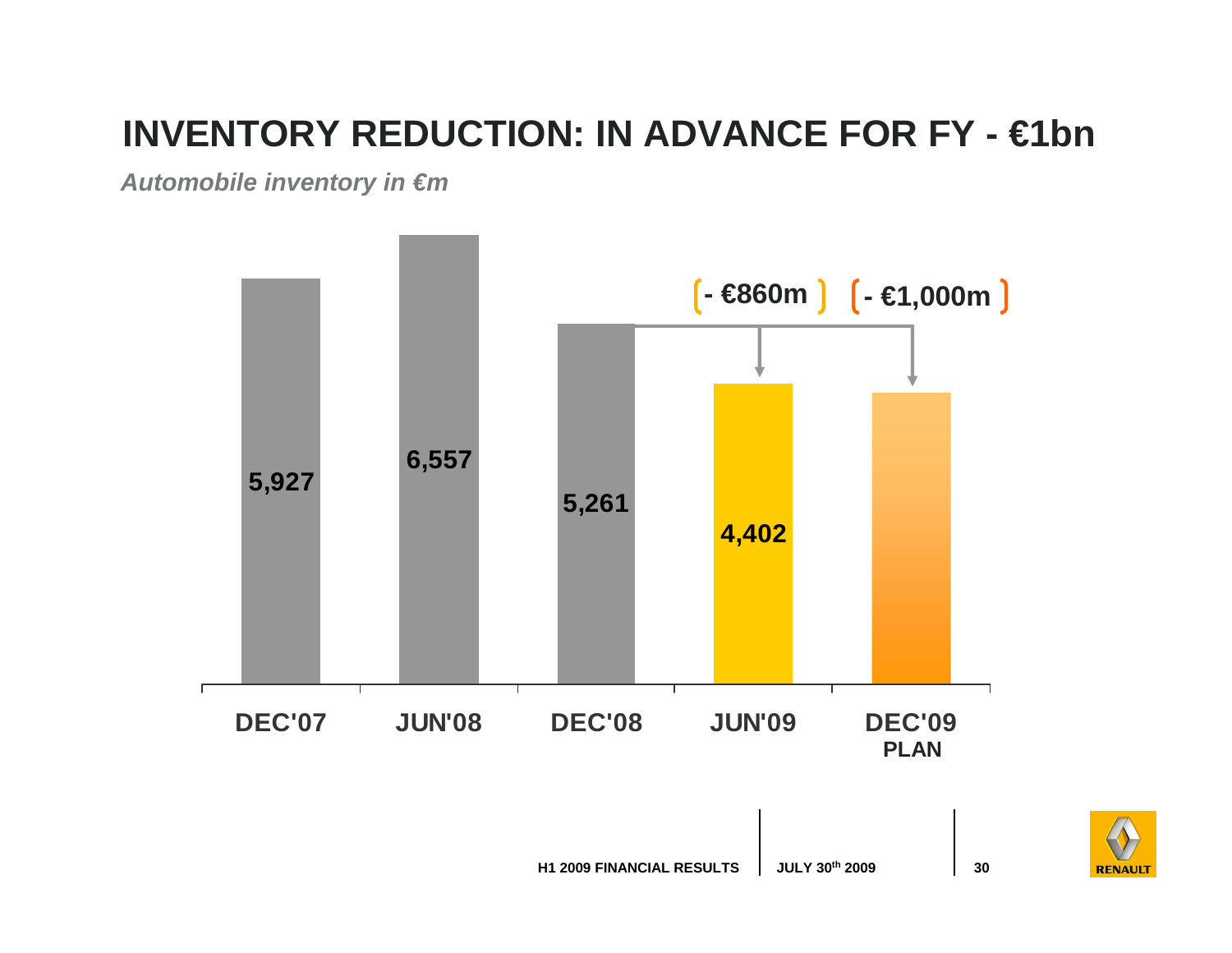### **DISTRIBUTION STOCK: - 38% vs. JUNE'08**

**New vehicle physical distribution stock in K units**



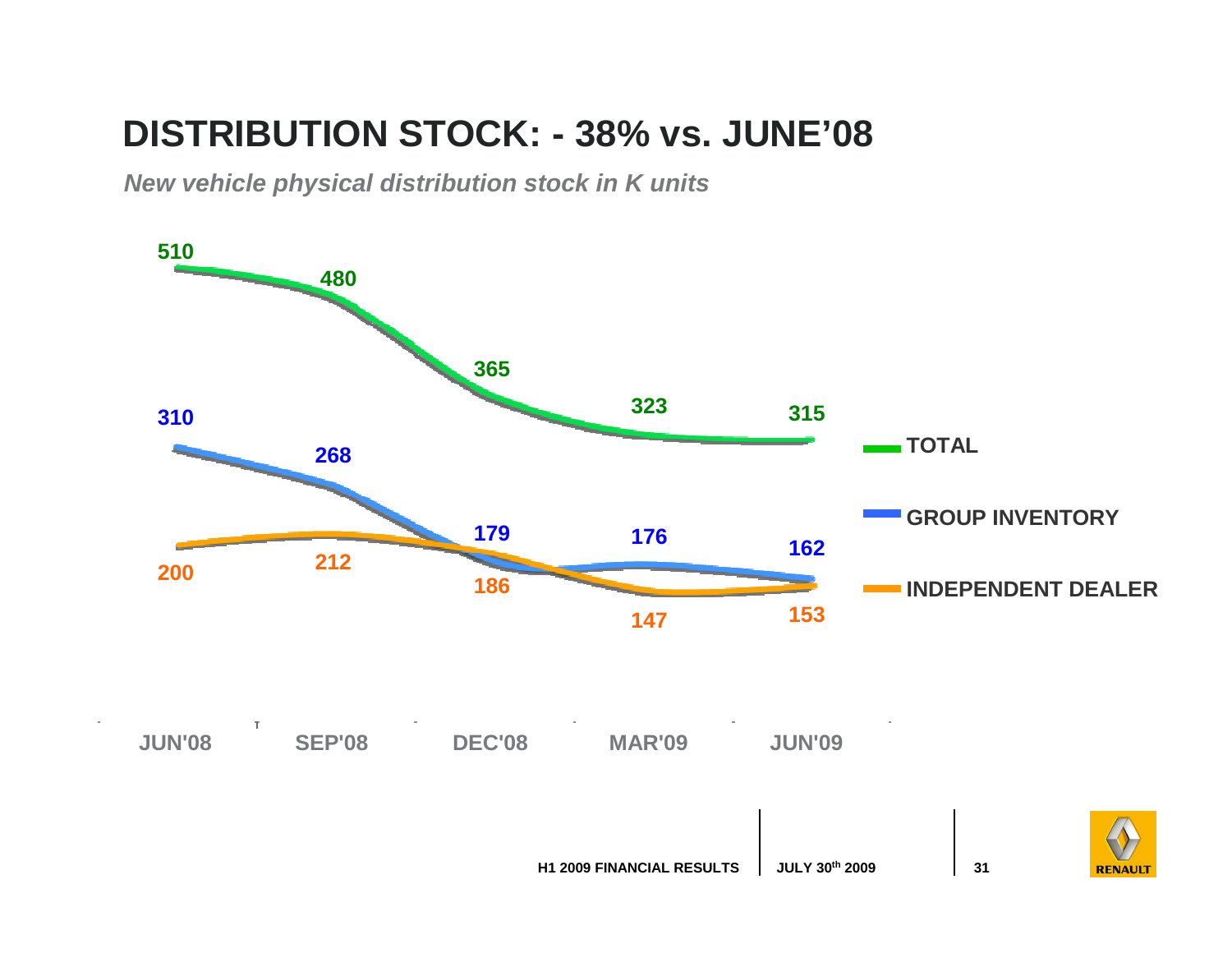# **PRODUCTION & REGISTRATIONS: CLOSING THE GAP**

**Evolution in volume vs. Y-1**

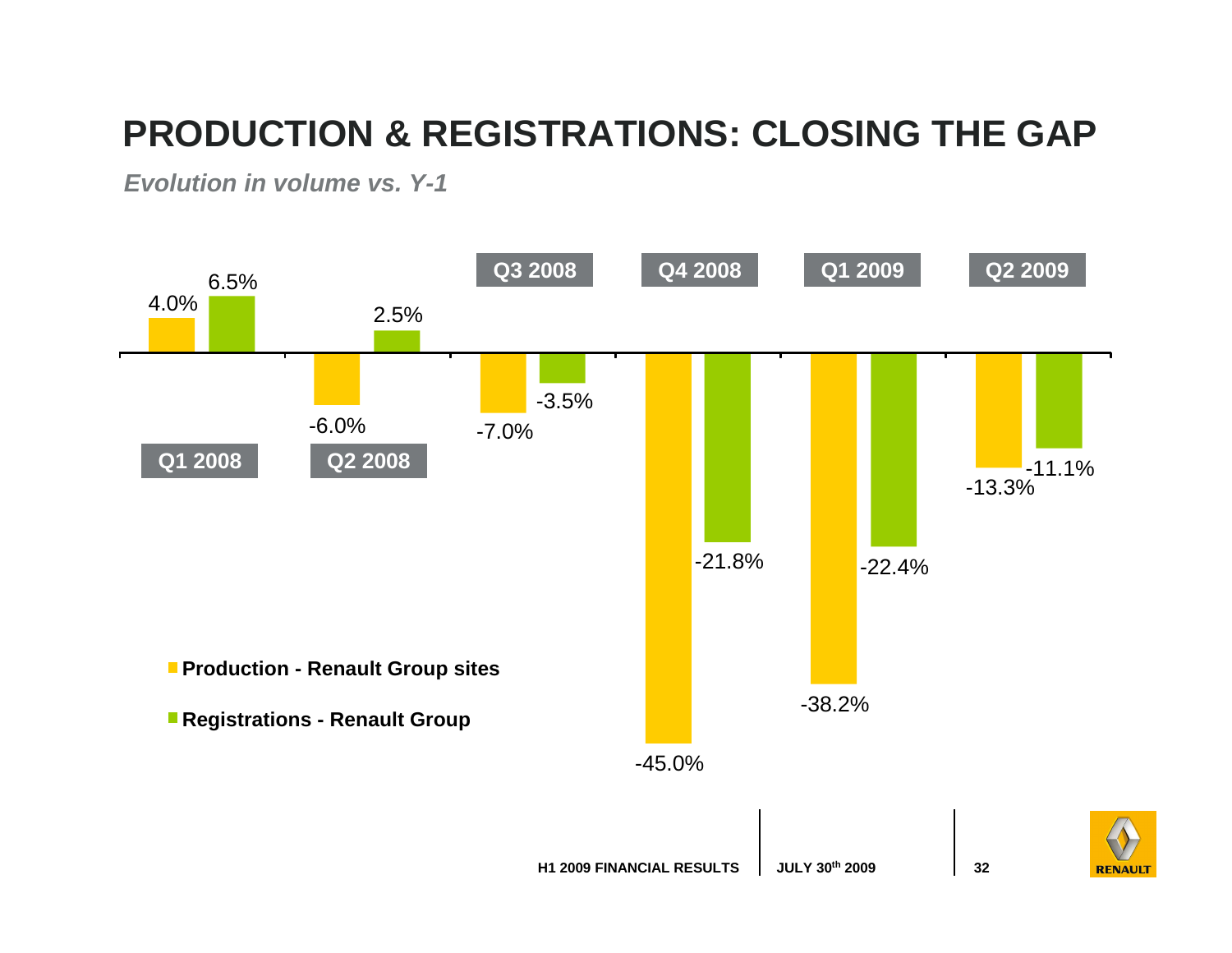### **PRODUCTION PLAN 2009**



 **Renault global industrial outputProduction forecast – Feb'092009 (in K units)**

 **Less than plan More than plan**

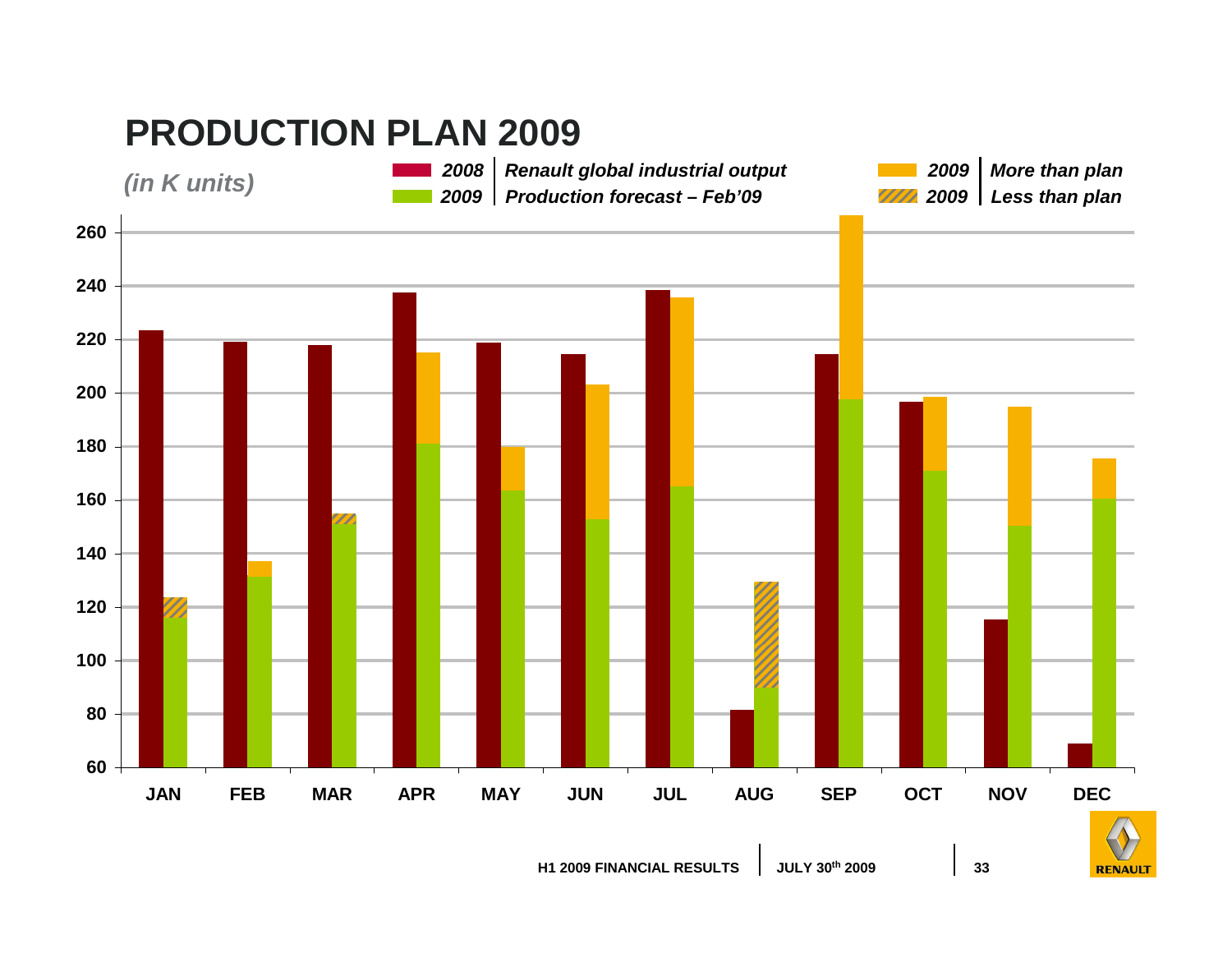## **WCR VARIATION H1'09**

**(million euros)**



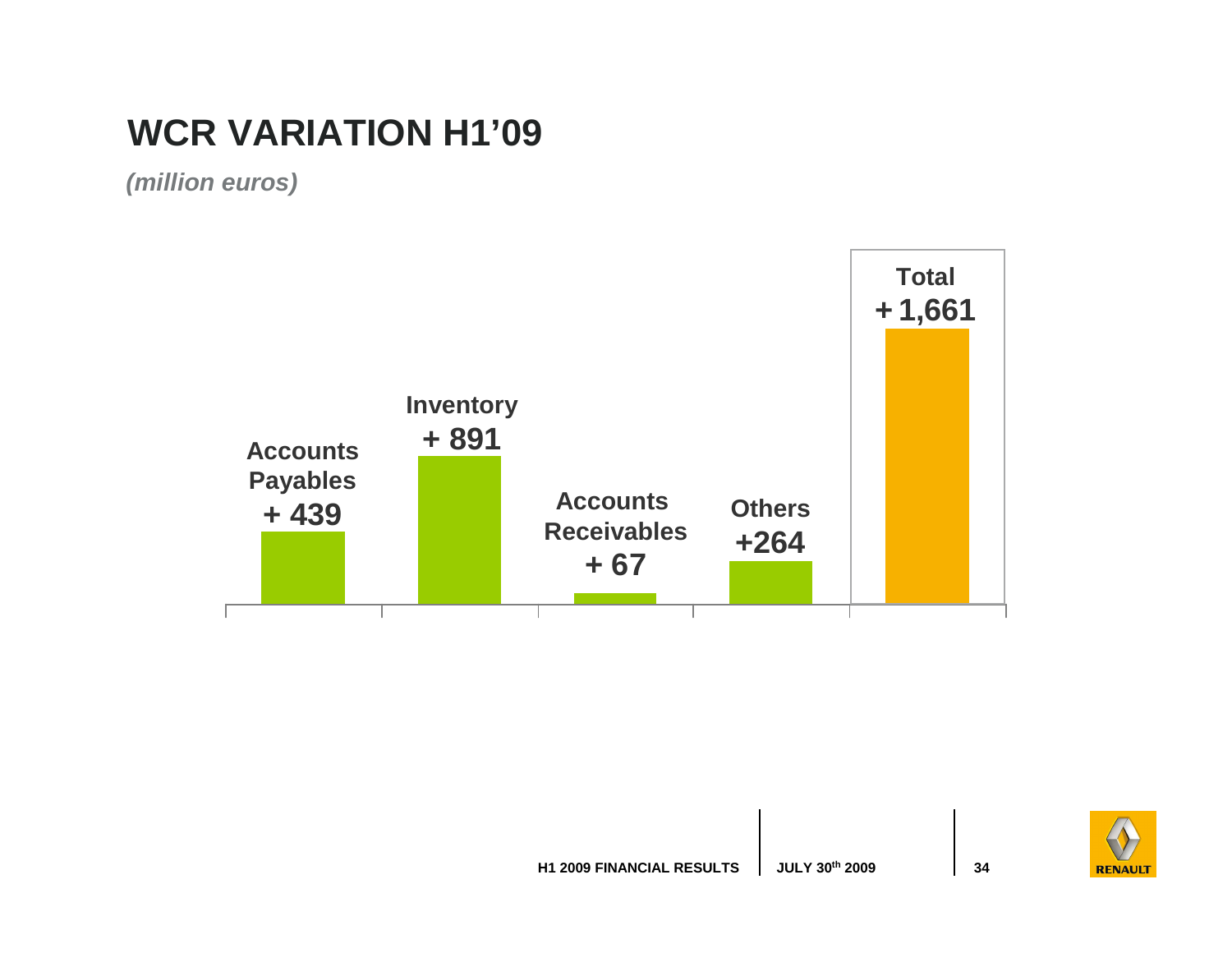# **CAPEX REDUCTION IN LINE WITH FY PLAN OF - 24%**

**Net CAPEX auto in €M excluding leased vehicles**

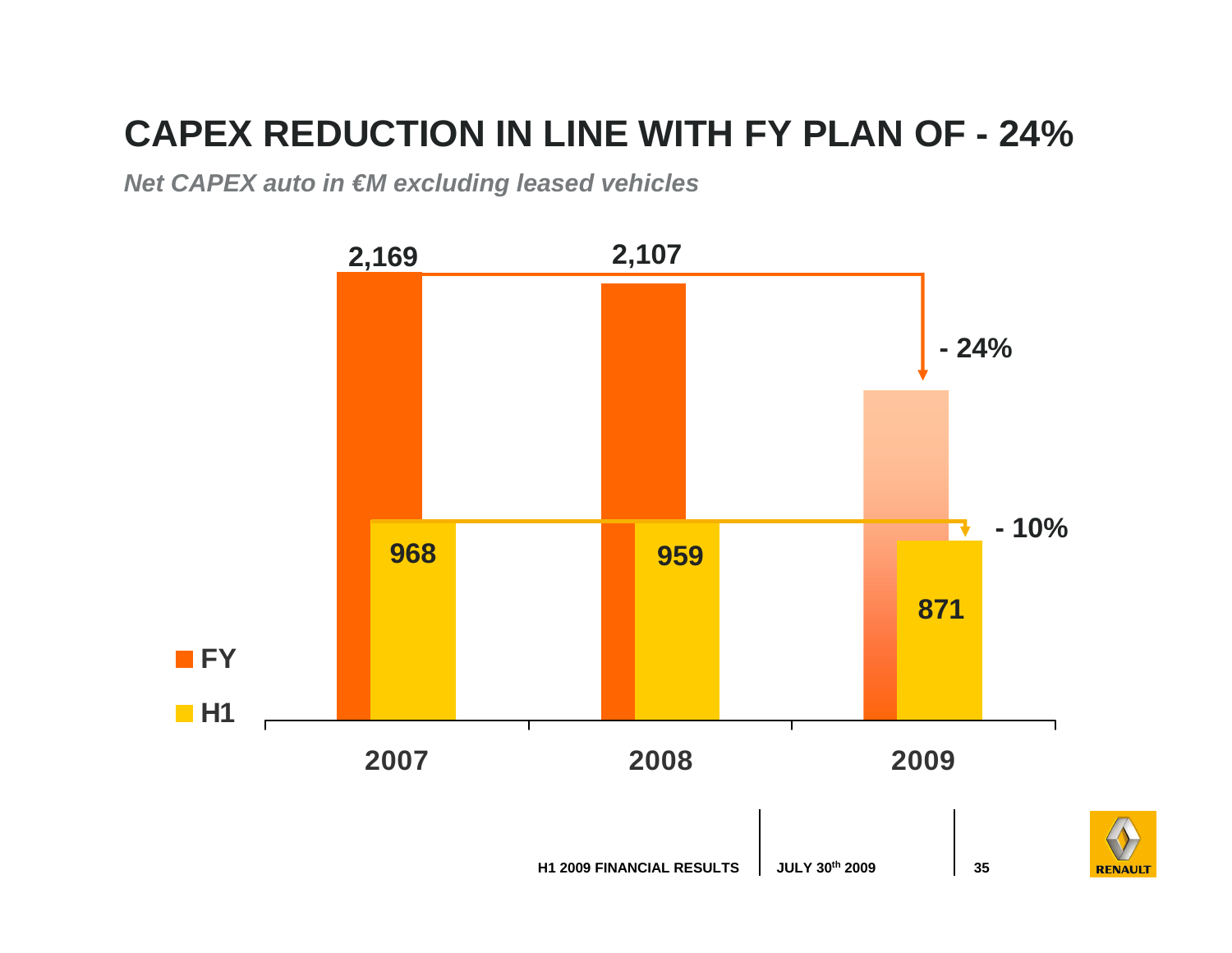### **FIXED COSTS REDUCTION**

|                                  | H1'09 vs. H1'07                   |
|----------------------------------|-----------------------------------|
| <b>Automobile revenues</b>       | $-23%$                            |
|                                  | 2009 vs. 2007<br><b>Estimates</b> |
| <b>Labor costs</b>               | $-20%$                            |
| R&D                              | $-20%$                            |
| G&A                              | $-19%$                            |
| <b>Manufacturing fixed costs</b> | $-9%$                             |
| <b>Net Capex</b>                 | $-24%$                            |
| <b>Fixed marketing expenses</b>  | <b>Stable</b>                     |
| <b>TOTAL FIXED COSTS</b>         | $-15%$                            |
|                                  |                                   |

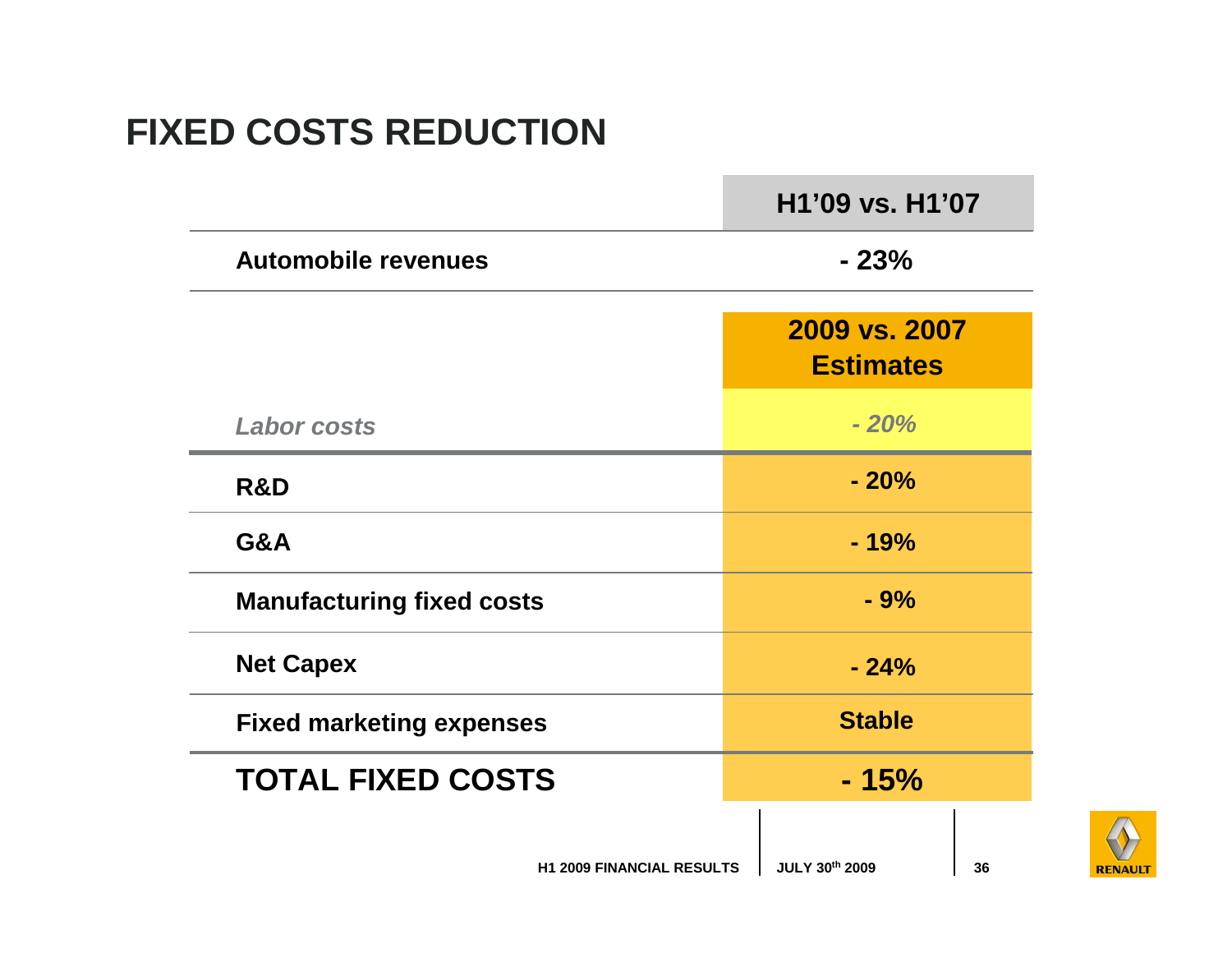### **WHAT WAS BETTER / WORSE THAN EXPECTED IN H1?**

- **+ -**
	- TIV
	- FCF Management
	- Fixed costs reduction
	- RCI financial performance
	- Logan / Sandero
	- **New Mégane**
	- **Funding & liquidity plan**
- **Narket share**
- **Model mix in Europe**
- **Mix/Price impact on Automobile** Operating Margin

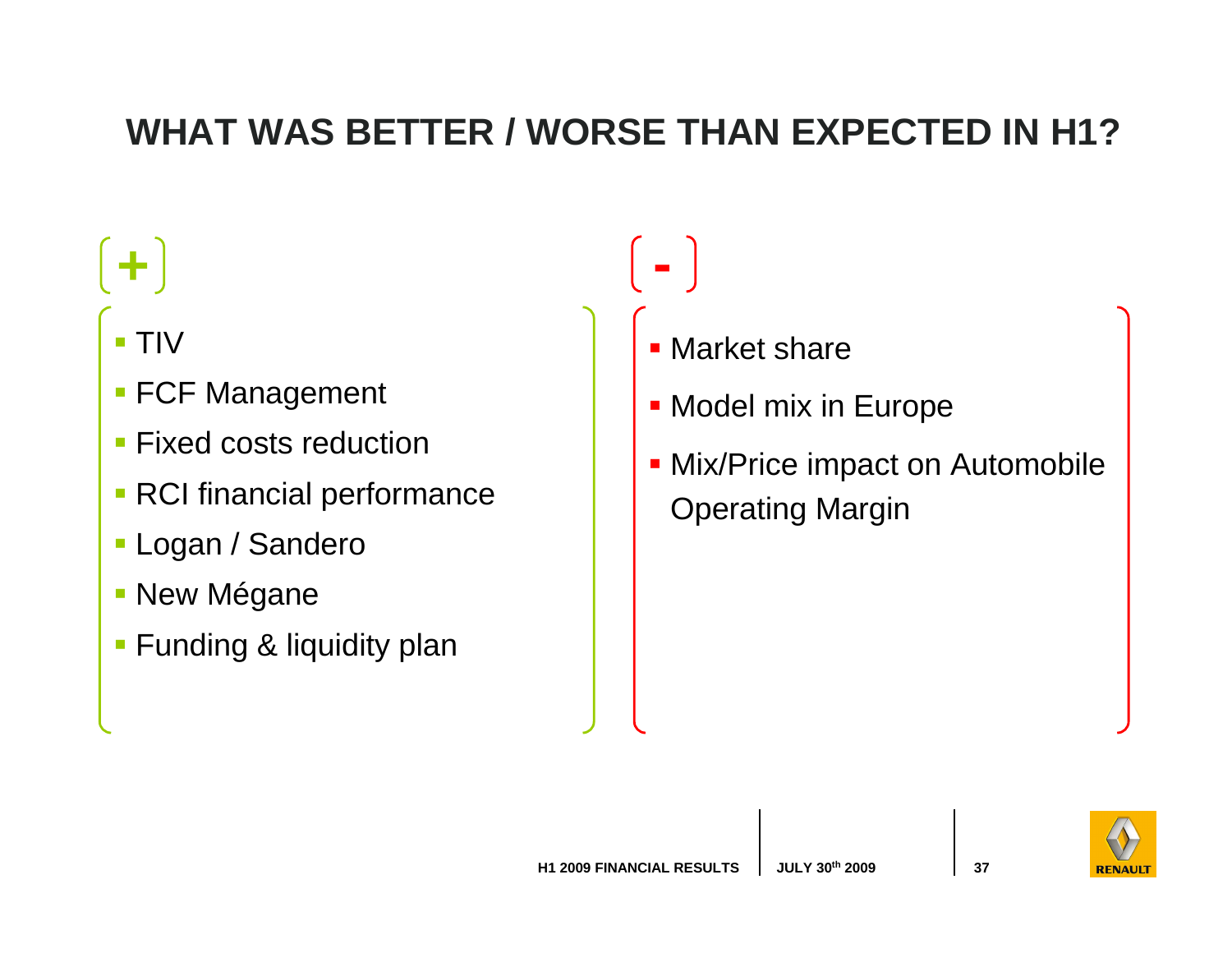### **OUTLOOK 2009**

- $\mathbb{R}^3$  **Global Market volume forecast increased to 57m units (prev. 55m)**
	- Г **Europe market area at - 8% vs. 2008 (previously - 11%)**
- $\mathbb{R}^3$ **Improving market share in H2'09**
- $\blacksquare$ **Benefit from full roll out of new Mégane, new Scénic & Clio 3ph2**
- $\overline{\phantom{a}}$ **Fixed cost absorption improving (production in line with sales)**
- $\overline{\phantom{a}}$ **In line with the guidance:**